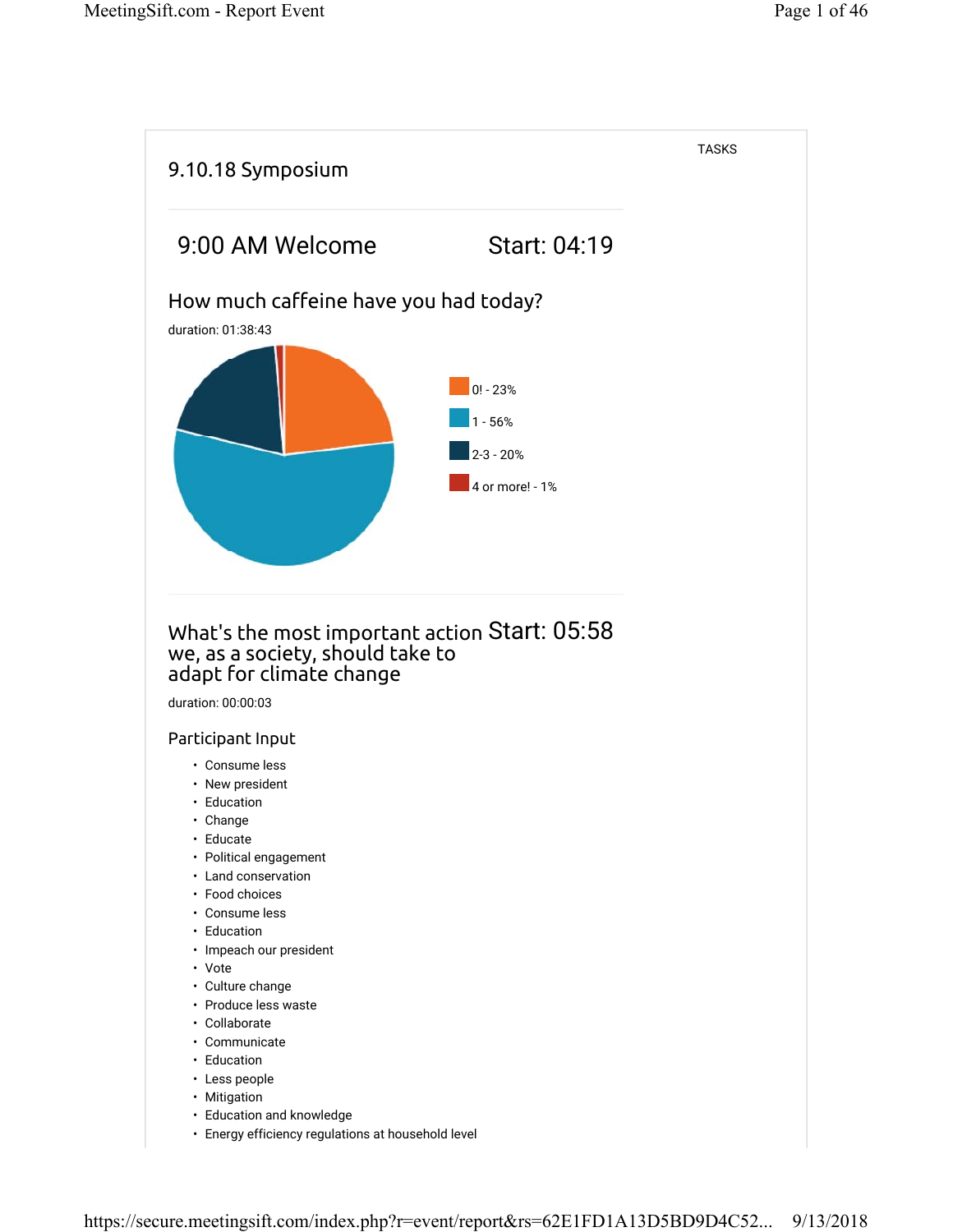- Changing transportation habits
- Education
- deal with it
- Ban plastic
- Protect the most vulnerable communities
- Regenerating agricultural ecosystems and soil health
- Work together
- Reduce our apathy for the issue
- Economize
- Ruduce carbon emissions
- End capitalism
- reduce fossil fuel use
- Vote
- Change our habits
- Buy a raft?
- Plant trees
- Water conservation
- Sustainable living
- Consume less
- Policy changes
- Access to water
- Educate
- Education
- Become educated about its causes and impacts
- Family choice
- Protect the food system
- Consume less, waste less
- Awareness and education
- Drive less
- Education
- Preserve natural resources
- Raise Social and political awareness
- Try
- Reduce emissions
- Science based
- Vote
- Reduce car usage
- Personal responsibility
- Change President
- Allocate more money fir adaptation
- Use less hydrocarbons
- Change our food system
- Science funding!!
- Realize it's a problem
- reverse warming
- Transportation system
- Nationalize the oil industry
- Sustainable agriculture
- Reduce carbon footprint
- Educate and interact
- Achieve social equity
- Change our consumption behaviour
- Funding
- Reduce social inequalities
- Efficient use of land
- Inclusive policy and education
- Address income & housing inequality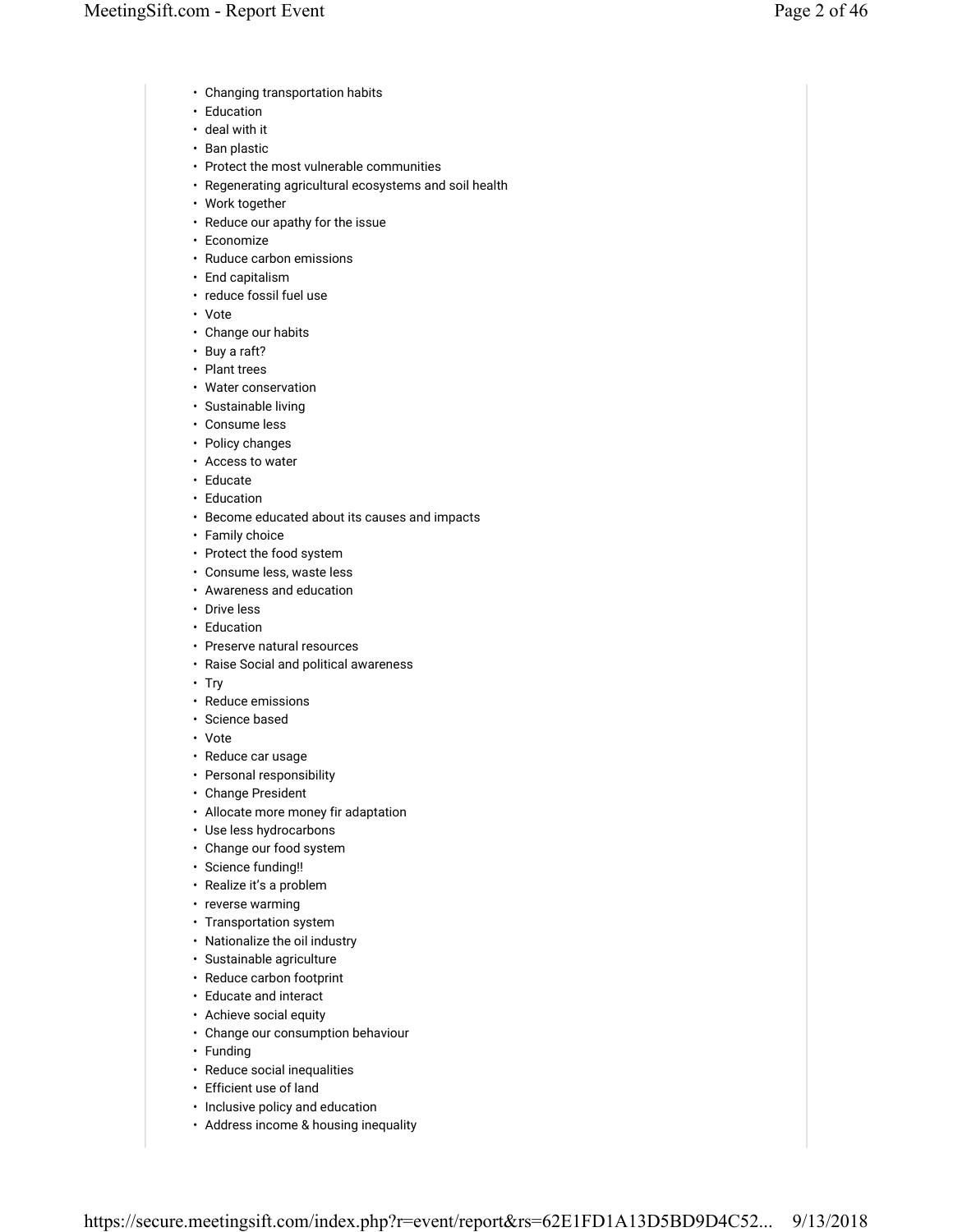- Conservation
- Reduce and repurpose
- Reduce vehicle use
- Population control
- Educate
- educate
- Build bridges
- Reduce
- Across borders
- Incentivize
- education
- Public outreach
- Reduce consumption and use of resources
- Research
- Education
- Engage
- Move away from capitalism
- Consume less
- Reduce fossil fuel extraction and use. Stop fracking
- Engage American consumers with health messages
- Understand real causes
- Conservation efforts
- Listen to each other
- More work, less talk
- Recognition
- Education
- Eliminate fossil fuels
- Sustainabilty
- Reduce energy use and consumption
- Regenerate our soils
- Redistribute wealth
- Reduce greenhouse gas emissions
- Change our cultural goals and expectations of the future
- Policy
- End the use of fossil fuels
- Habits
- Bike more
- Systems
- Trans disciplines approaches
- Vote
- Break addiction to fossil fuels
- Consume less
- Reduce GHG emissions
- Make public transit free and accessible
- Recognize and understand it
- Fuel efficiency and electrification
- Reduce
- Awareness
- Get beyond capitalism
- Education
- Change our mental and societal paradigms
- Being conscientious in our choices of food, transportation, etc
- Protect natural and working lands
- Announcement and increase awareness
- Vote
- Individualize action since everyone has different lifestyles
- Accept that it's happening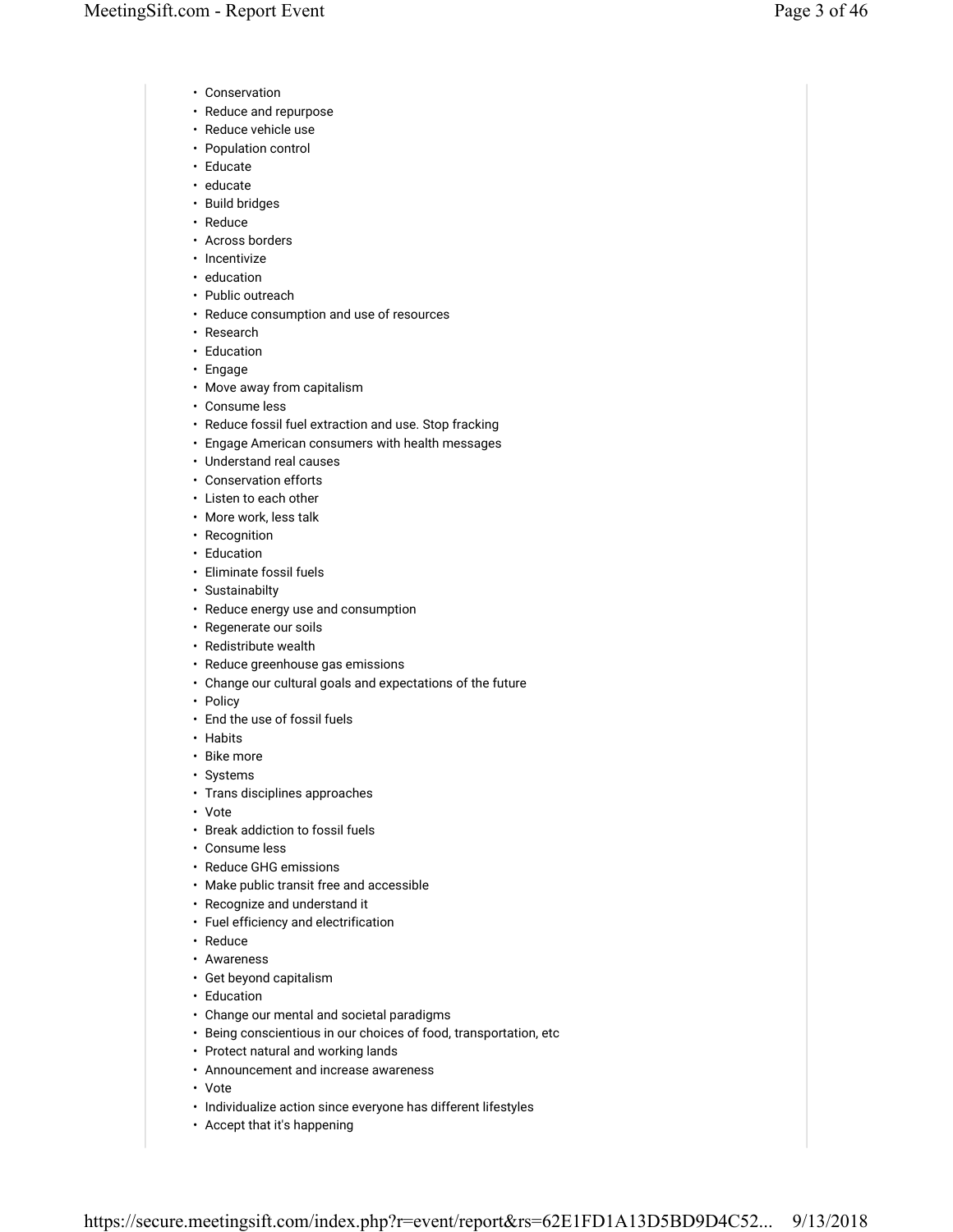- Global cooperation
- Conserve soil cover
- Understand people and what drives them
- Health equity
- education
- Water management for scarcity
- Universal health care
- Incentive funds
- plant a garden
- Land use planning
- Population mitigation
- New economy
- Working as a team to come up with innovative solutions
- Educate
- Stop burning stuff
- Industry
- Reduce consumption of fossil fuels
- Globally develop cohesive strategy
- Eat less animal produce
- Sustainable agricultural practices
- Address food waste
- Vote
- Sustainable practices
- Adapt
- Acknowledge it's real, for starters
- Economic incentives
- Protect water resourcea
- Smart growth
- New leaders
- Take the attitude that we each can make a difference
- Respect the Public Areas of Indigenous Nations Black Communities and Campesinas Communities. Social Justice
- Act to change policies
- Work together
- Walk the talk
- Educate the public about climate
- Population mitigation
- Be aware and spread the word to everyone (of the coming changes)
- Reduce ghg emissions in ag, electric, and transportation
- Educate
- Address poverty
- Educate
- Advocacy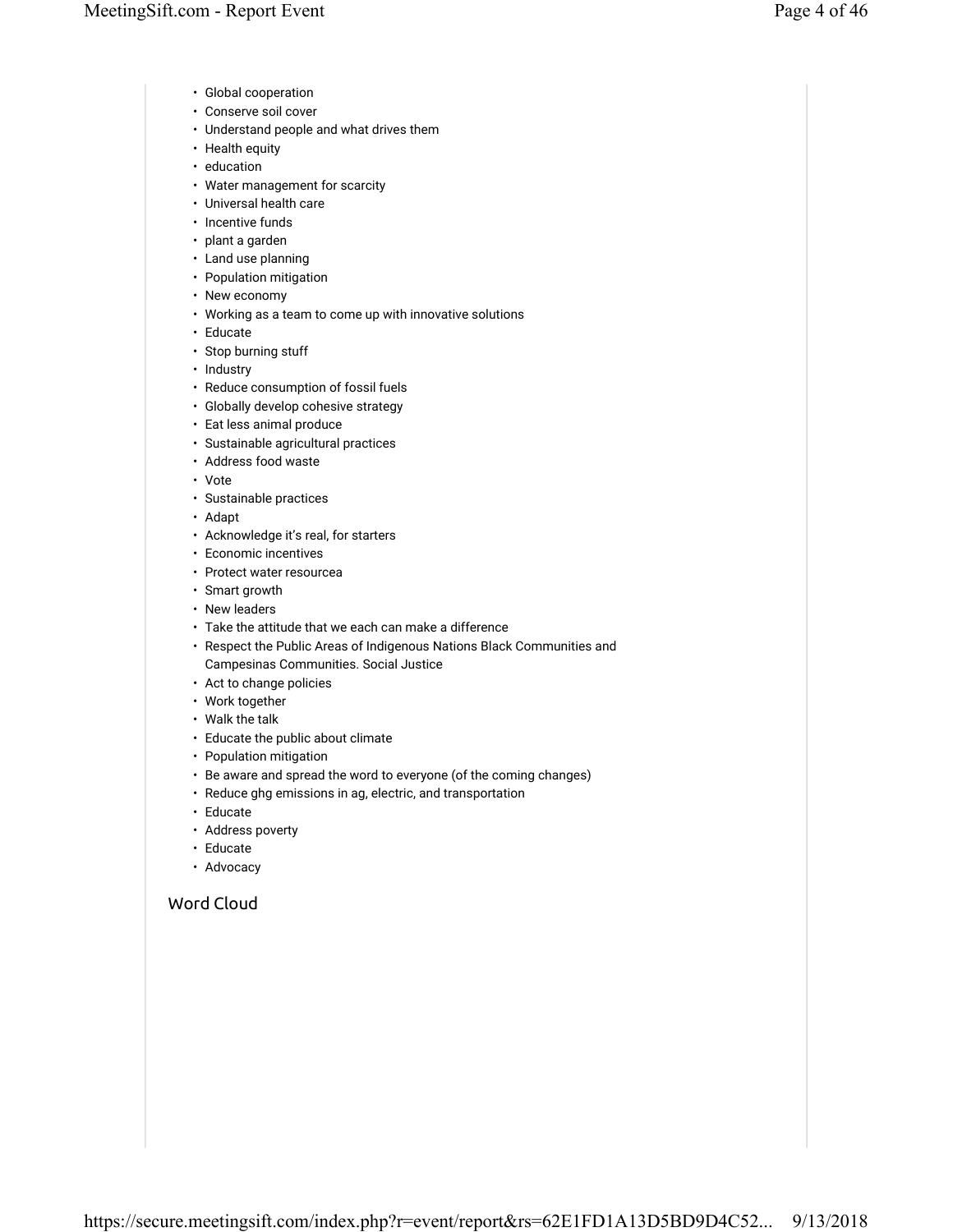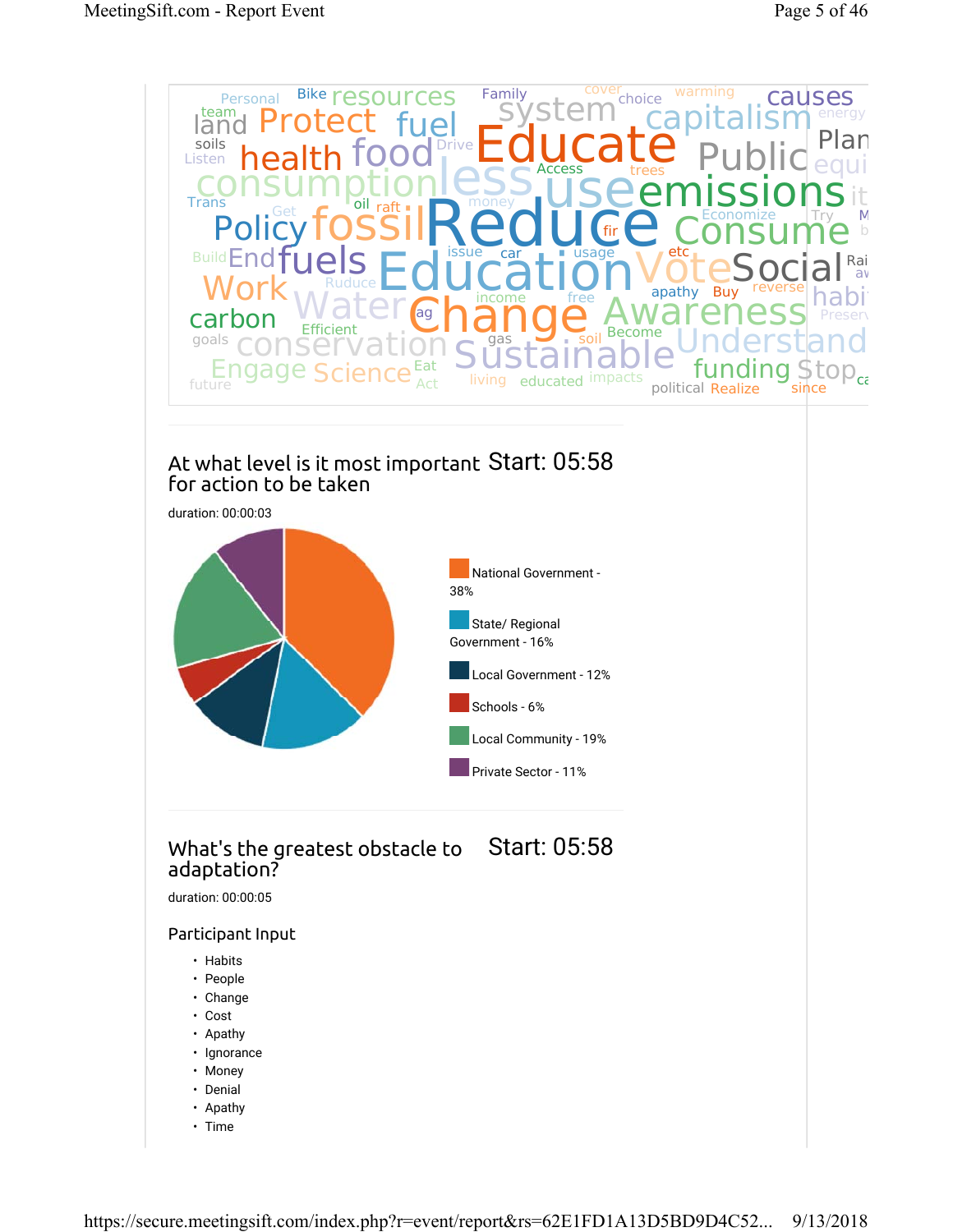- Fear of change
- Humans
- Ignorance
- Uncertainty
- The brain
- Education and knowledge
- Knowledge
- Opportunity
- Political will
- President Trump
- Government
- Political will
- disbelief
- Education
- Habits
- Money
- Habit
- Change people's minds
- resistance to change
- People
- People don't like change
- habit
- Status quo
- Human nature
- Greed
- Lack of education
- Capitalism
- Apathy
- Capitalism
- Change is difficult
- Education
- Habits
- Lack of incentives
- Complacency
- Intolerance
- Vested interests
- Fear
- Apathy
- Behavioral change
- Ignorance
- Apathy
- Resistance to change
- Changing ones mind
- Technology
- Lack of funding
- Awareness
- Education
- Fear
- Apathy
- Scale
- Inertia
- Political will
- Money
- Knowledge
- Denial
- Politics
- Previous (bad) habits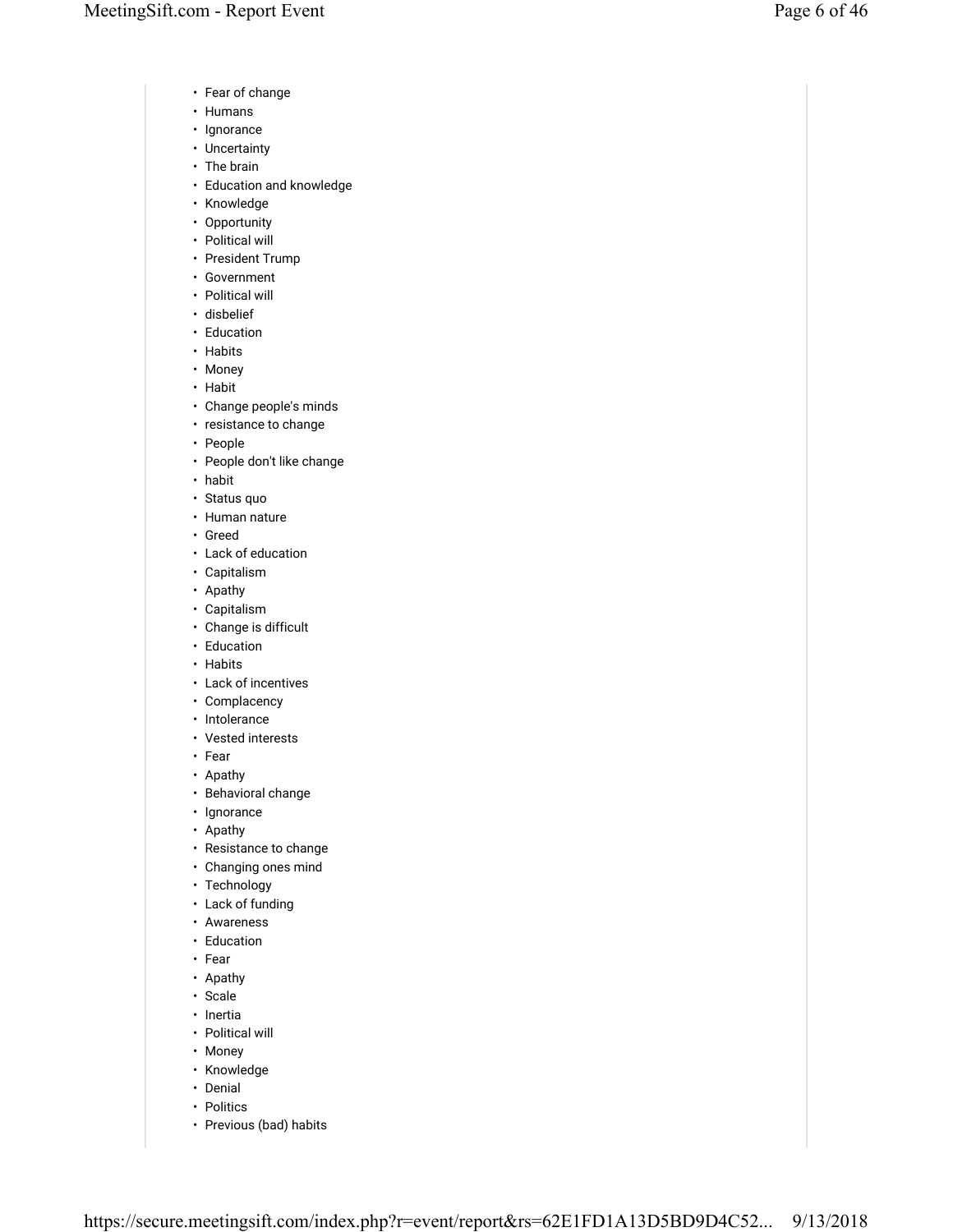- Lifestyle changes
- Corporations
- Capitalism
- Habits
- Political will
- Ignorance
- Fear of change
- Money
- Resiliency to change
- Capitalism
- Habits
- Politics and entrenched interests
- Capitalism
- Changing lifestyles
- Ignorance
- Corporate disinformation
- Hegemony
- Human actions
- Sprawl
- Capitalism
- fear
- Lack of political will
- Existing economic dependencies
- Being comfortable now
- Changing behavior
- Poverty
- United States Policy
- Lack of awareness & knowledge
- Unwillingness to accept change
- Lack of education
- Habit and conformity
- Habits
- Education
- Obstinance
- Cost
- Greed
- US Republican Party
- Fear of change
- Technology
- Division
- Don't understand the question
- resistance to changing behaviors
- Public misunderstanding
- Habit
- Ignorance
- Profits
- Preconceived stigmas
- Individual self-interest
- Corporate greed
- Financial cost
- change
- Mindset
- Knowledge
- Political will
- people
- Fossil fuel addiction
- Cost of change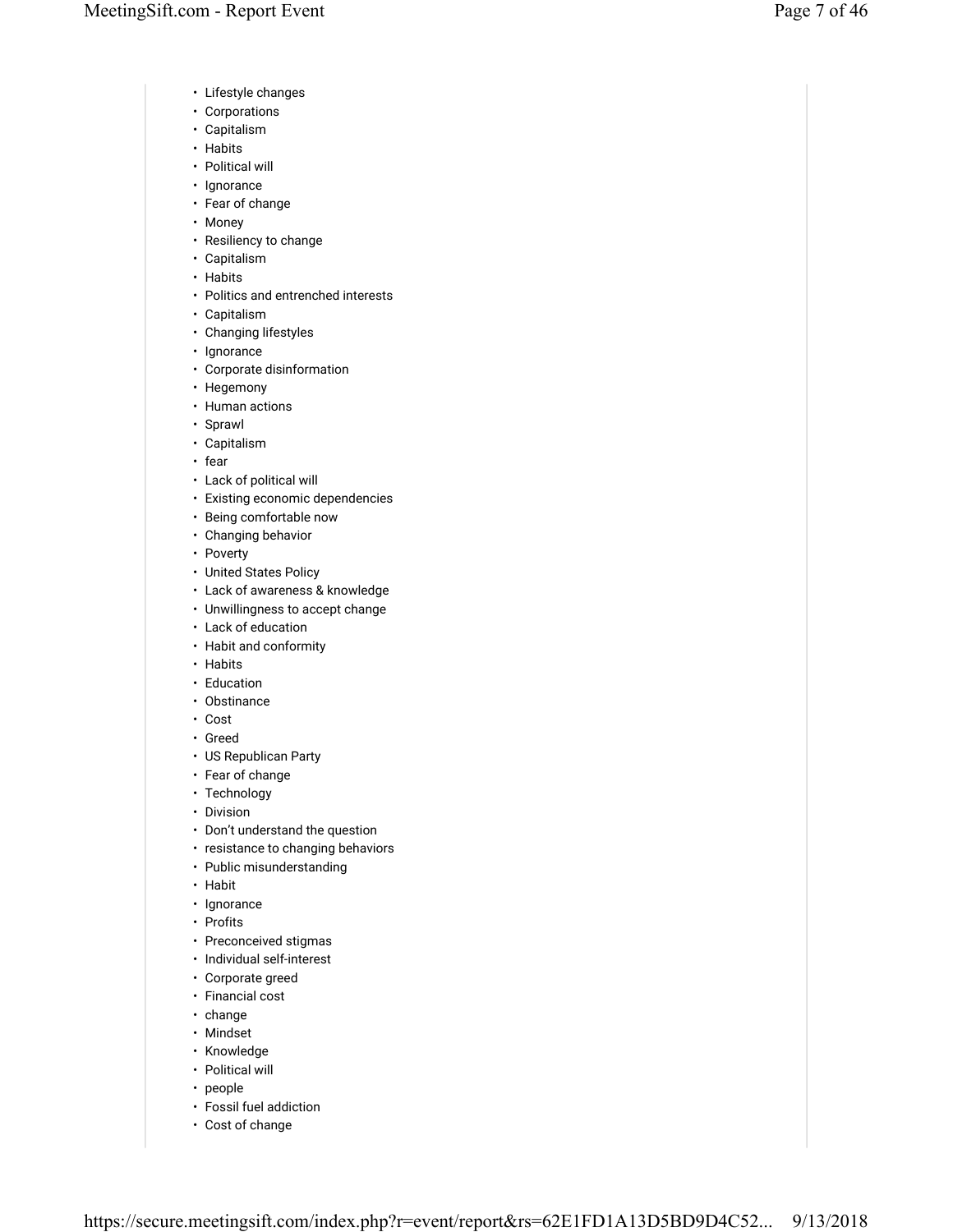- State of mind
- Wealth inequity
- Entrenched power
- Lifestyles
- Fossil fuel money in politics
- Greed and resistance to change
- So overwhelming people do nothing
- Complacency and denial
- Disconnection
- Education on real causes
- Supposed helplessness
- Lag
- Apathy
- Corruption in government. Business interests over long term sustainability
- Funds
- Incentives
- Support and Funding
- Inequality
- Business
- Fixed mindsets
- Luxury
- Ignorance & denial
- Understanding
- Greed
- Education
- Immediate needs
- Status Quo
- Cost
- Mistrust of science (fake news)
- Working together across polarities
- USA
- Funds
- Habits
- Mindset
- fiscal incentives
- Lack of awareness
- Tendency for short term thinking
- Not enough trust in institutions
- Inequity
- Education
- Inequity
- Money
- Education
- Culture
- Life style
- Capitalism
- Technology
- Feeling of powerlessness
- Financial
- Money
- change
- Short-term thinking
- Information
- Entitlement
- Arrogant
- Mindset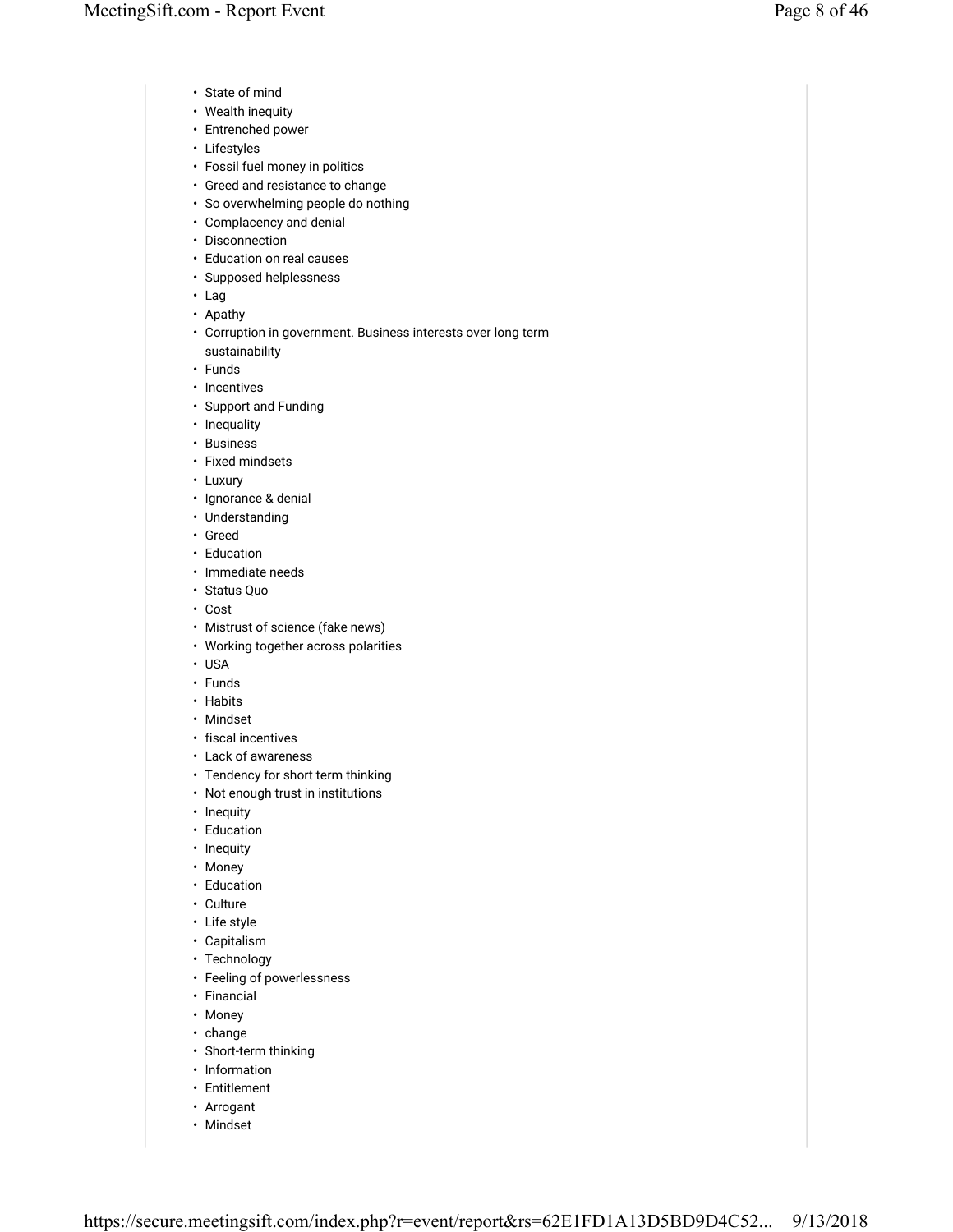- People are way too acustomed to individual experiences (riding with one person in a car)!
- Lifestyke
- China
- Cost
- Legacy
- Hubris
- Government gridlock
- habits
- Difficulty changing current policy
- Politicians that fail to act
- Short term thinking
- Complexity
- Trade off
- capitalism
- Current federal administration
- Politics
- Attitude
- Lack of fairness
- Change
- Societal investments
- Politics
- Politics
- Education



# 11:00 AM Success fr Globe Panel

Start: 05:58

## What are important actions to strengthen ag resilience?

duration: 00:27:59

## Participant Input

- Local management change
- Education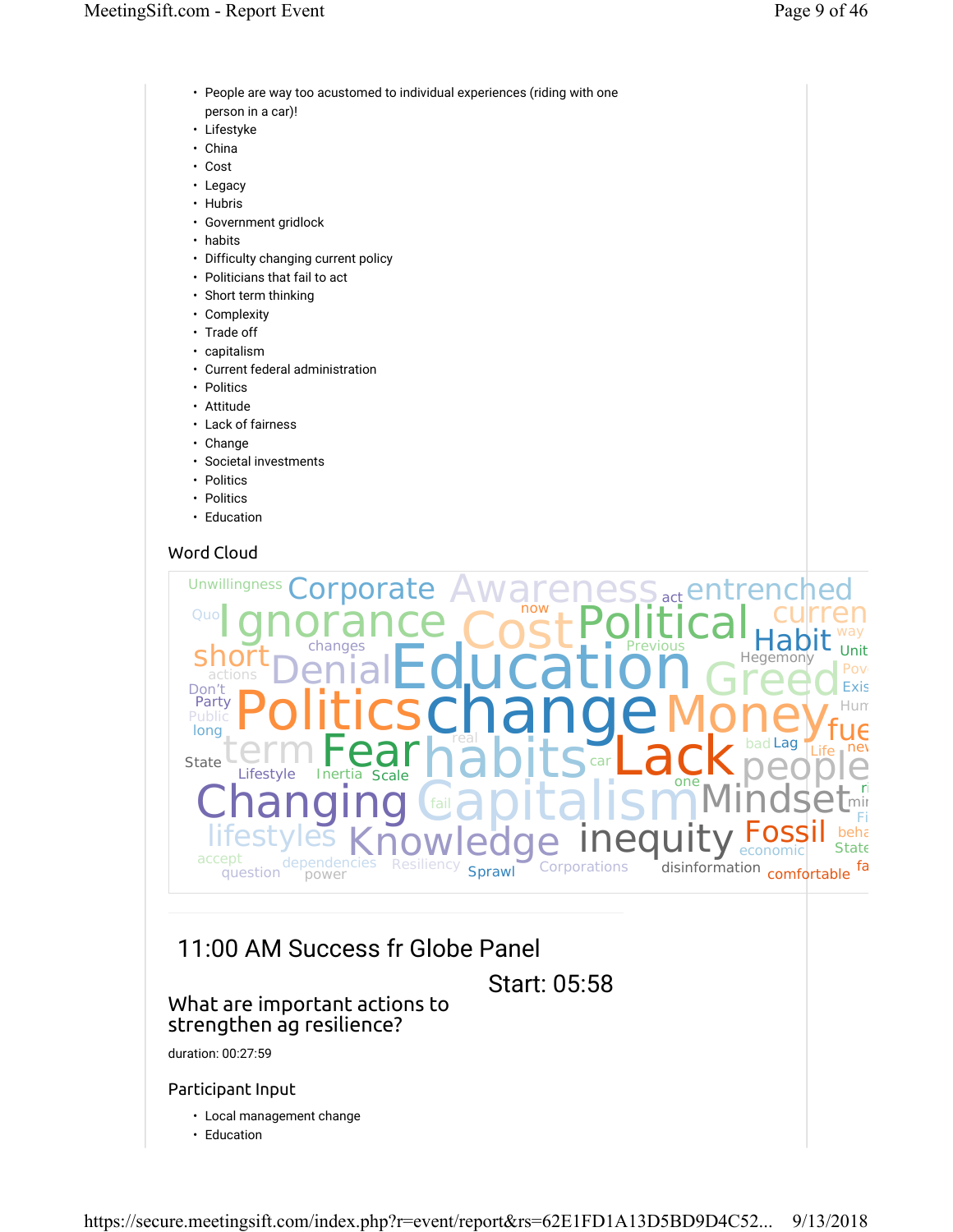- Collaboration
- Education
- Demonstration
- Increase access to capital
- Insurance
- Education
- Restricted development
- Education programs
- Extension demonstration plots
- Education and knowledge
- Healthy soil
- Secure water supply
- Education
- Education
- ?
- Education
- Involvement of universities
- Government support
- Collaboration
- Protect prime lands
- Education
- Involvement by all sectors
- Finding innovative ideas
- Education
- Education
- Collaboration
- Diversification
- collaboration
- Land conservation
- collaboration
- diverse practices
- National policies
- Urban support
- Diversify
- Gov subsidies
- Soil health
- Healthy soil
- Technology innovation
- Community engagement
- Precision ag and real time monitoring
- Long term planning horizons
- Soil food web focus
- local management
- Farmer compensation
- Media attention
- Local innovation
- Reduce human consumers
- Financing/Incentives
- Coordination
- Defining resilience
- Payment for ecosystem services
- Education
- Farmer land ownership
- Define best practices and their costs
- Healthy soils
- Incentive money to fund sustainable actions
- Supporting our farmers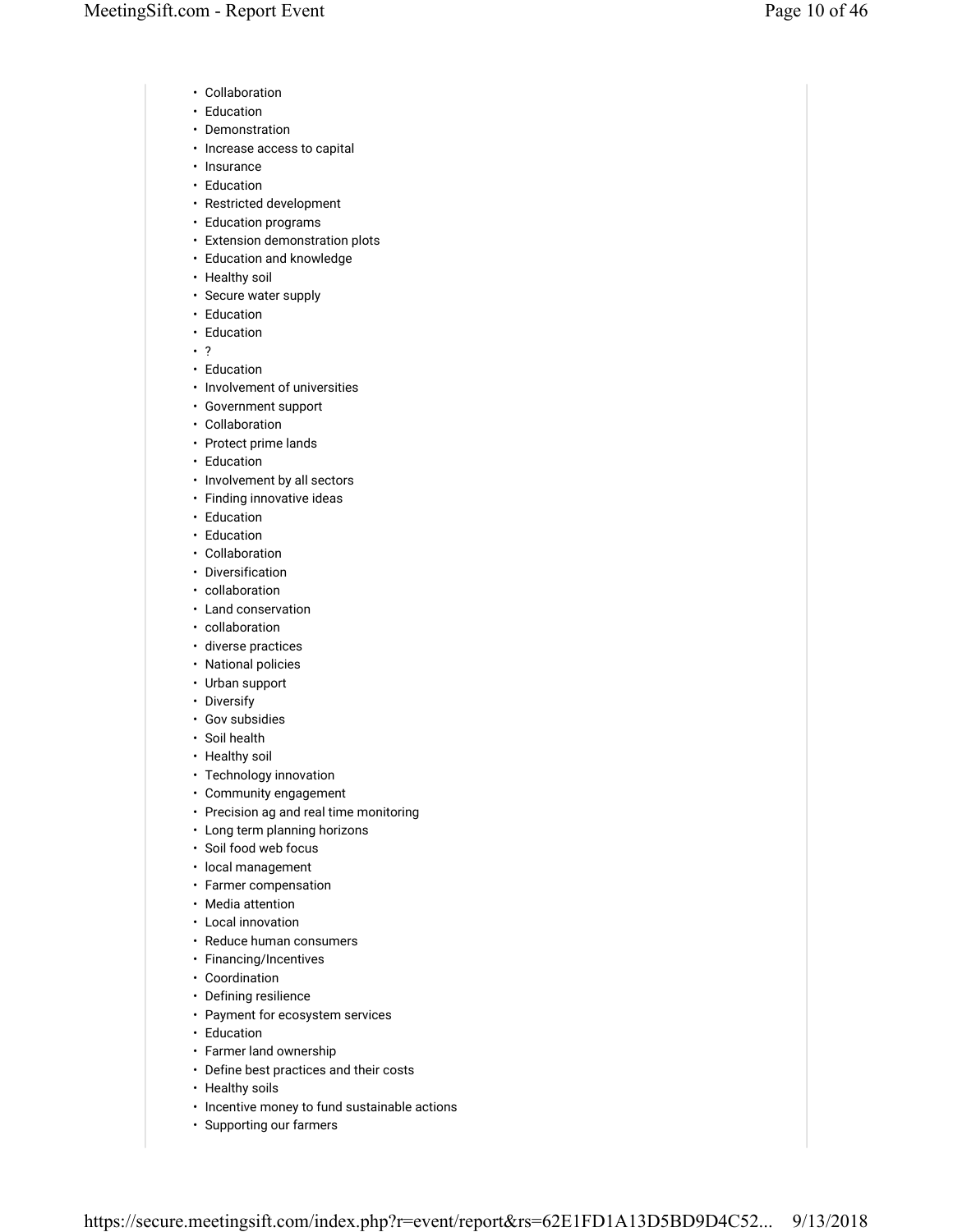- Education
- Diversify
- Sustainable food
- Resources
- Diversity of crops and approaches
- Innovation
- Conserve ag land
- Outreach
- Habitat restoration/corridors
- Education
- Education and government incentives
- stop corn subsidies in the US
- esucation
- Advocacy
- Government
- Policy
- Protect Ag land from development
- Farmer incentives
- Incentives
- Seed storage/ breeding
- Remote sensing technology
- Pest management
- Collaboration
- Enhance soil health
- Reduce subsidies
- Landowner incentives
- Invest in women smallholder farmers
- Understanding needs and education
- Financial support of farmers
- Prevent sprawl/protect ag land
- Innovation
- Socialism
- Tools
- Markets recognize
- Regional planning
- Involve local communities
- Innovation
- Empowerment
- Support women
- Economics
- farmers engagement
- Preserve ag land
- Education
- Local advisors
- government leadership
- Time
- collaboration
- Education
- Soil
- Technology
- Communication
- Technology
- education
- Funding
- Innovate
- Agriculture policy
- Model households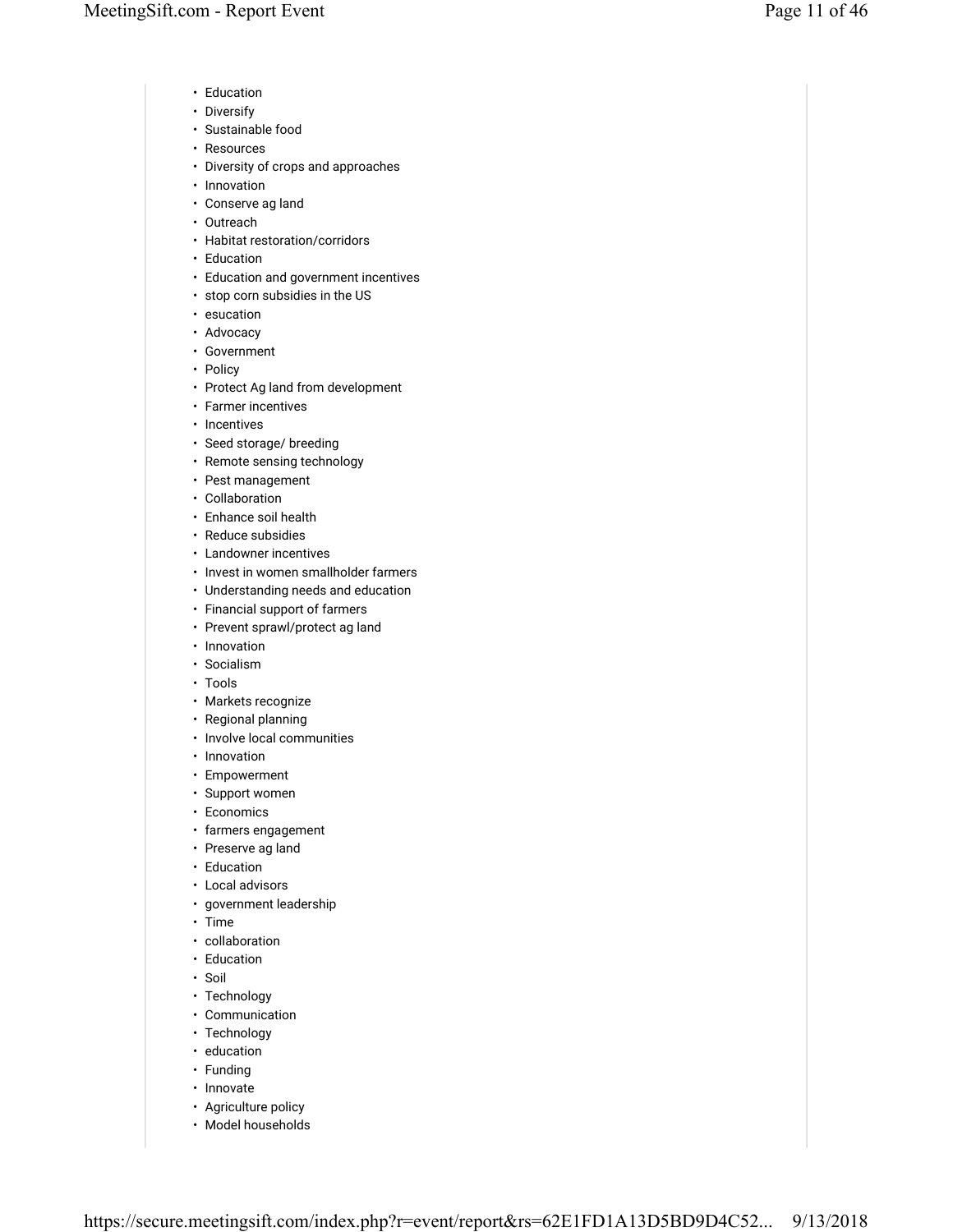- Subsidize
- Policy integration
- Multi-benefit projects
- Conservation
- Food security
- Available markets
- Innovation
- Land conservation
- Credit
- Farmer to farmer education
- Diversify
- Test new practices
- Ecosystem and pollinator protection
- Water infrastructure
- Diversifying
- Research
- Legislation
- Realistic incentives
- Local stakeholder i
- Education of new options
- More research and education
- Federal support
- More government support
- Communication
- Soil health
- Water conservation
- Secured markets for sustainably-grown foods
- Extensive education
- Collaboration
- Mapping and conservation
- Will
- Health
- Demonstration
- Collaboration
- Best practices
- Wide spectrum of production methods
- Outreach
- Use insight from nature to inform ag architecture and design
- Maintain intact landscape
- Pollinator support
- Education,?community engagement
- climate-smart crop insurance and subsidies
- stop food waste
- Knowledge
- Biodiversity
- Indigenous knowledge
- Support for growers
- Connect with farmers
- Having fun
- Carbon sequestration
- Scaleable Systems
- Collaboration
- Education
- Soil health
- Farmer field schools
- Economize
- Community engagement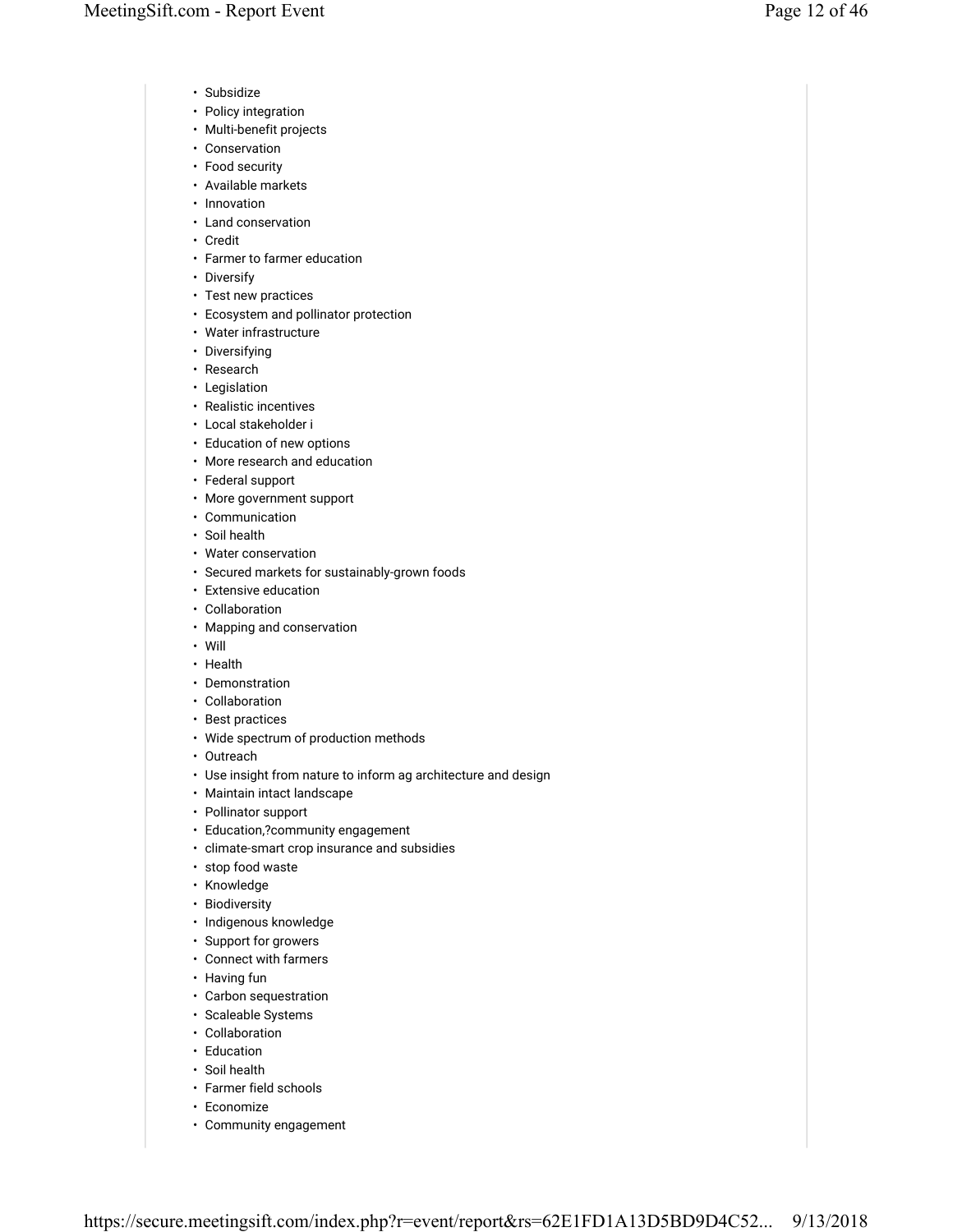- Crop research
- Follow up
- TEK
- prioritizing agroecology
- Education
- Extension
- Local food
- Awareness
- Education
- Water
- Biodiversity
- corn
- Capacity
- Community
- Autonomy
- Water availabilty
- Grants and insurance
- New farmers
- Agroecology
- Social networks with local at
- Local institutions
- Regenerative ag • Less monoculture
- Ecosystem Health
- Zoning
- Protect farmland
- Research
- Water use
- Cross sector collaboration
- Urban ag
- Reducing international interference with commodity pricing
- Research
- education
- Policy
- Insurance
- Investment
- Education
- Innovation
- bye monsanto
- Ecosystem
- Agroecology
- Community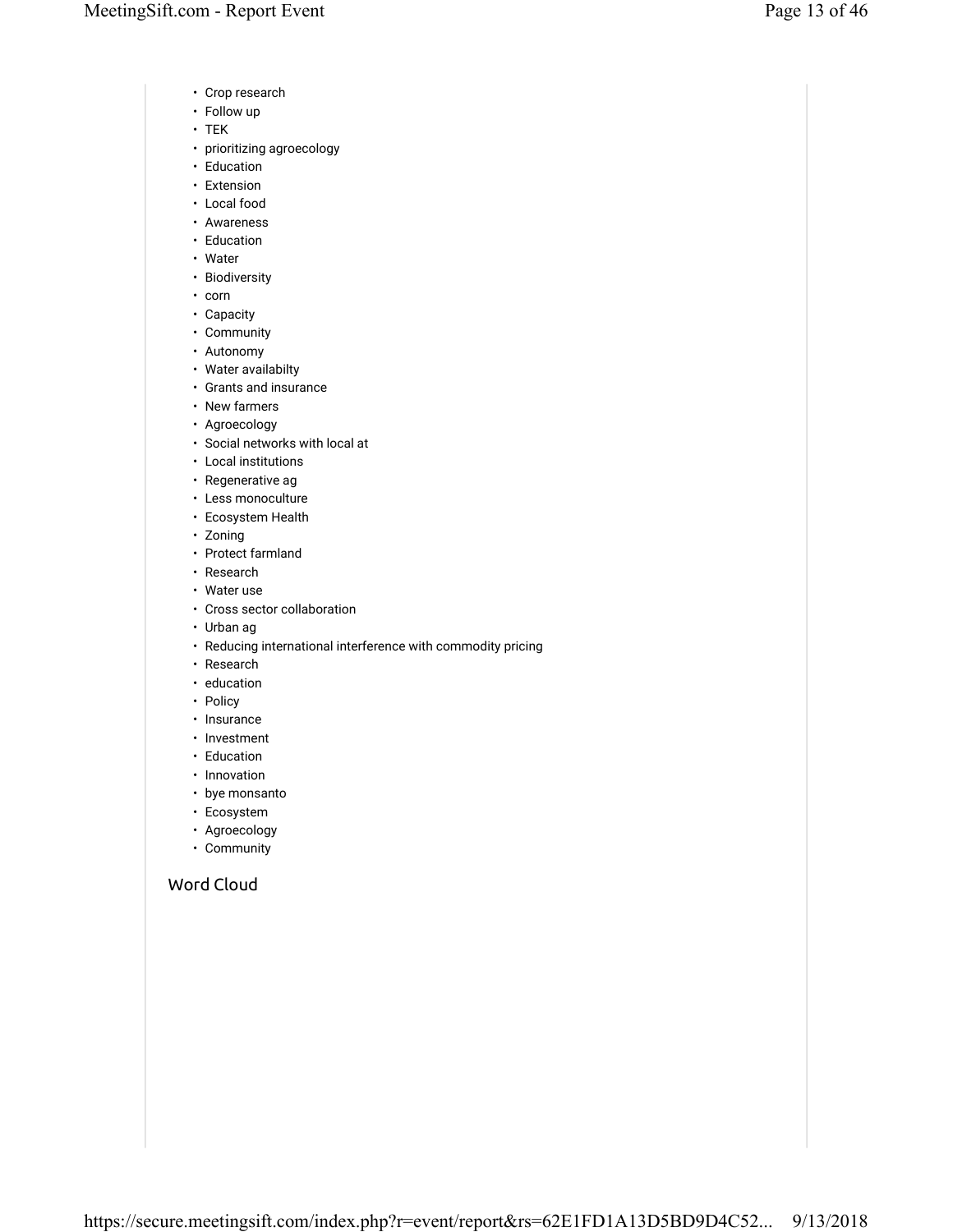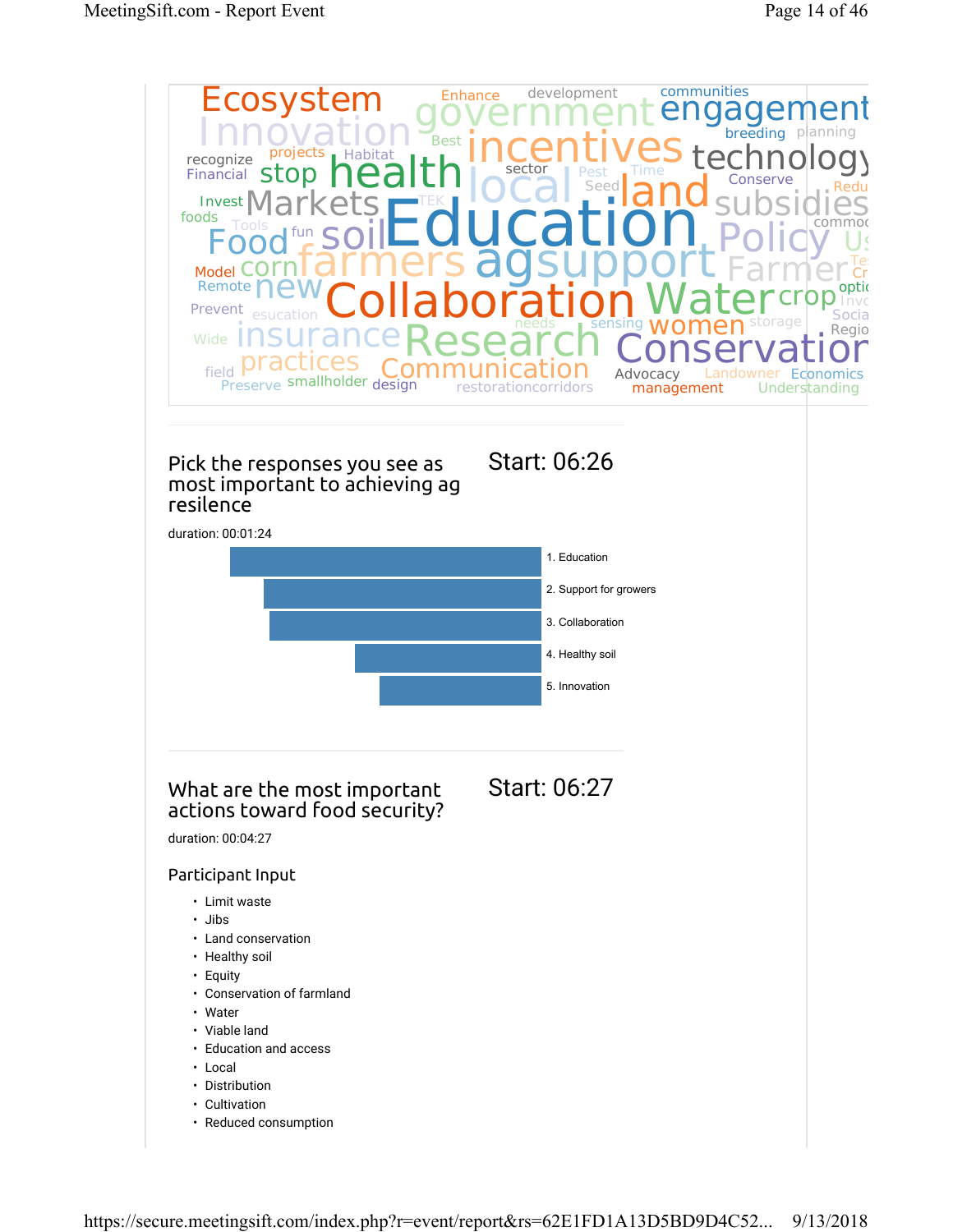- Jobs
- Innovation
- Partnership
- Legislation
- Ethics
- School food
- Pest management
- Surveillance
- Water
- Healthy land base
- Healthy soul
- food sovereignty
- food sovereignty
- Access
- Resilience crops
- Equitable distribution
- Equitable distribution
- Socialism
- Education
- Sustainability
- Equity
- Ending food waste
- Conservation
- preserve land
- Support the farmers
- Education
- Income
- Economics
- Land conservation
- Diversify crops
- Support smallholders
- Family planning
- Trade agreements
- Access
- Pest management
- Costs
- Resources
- Planetary Health
- Healthy soils
- stop food waste
- Justice
- Raising wages
- Regulation
- Equity
- Ecosystem functions
- Innovative practices and land conservation
- Safety
- Equity
- Land ownership rights
- Free food programs
- Planning
- Land
- Water rights
- Resilience
- Regulation
- Secure land management
- Soils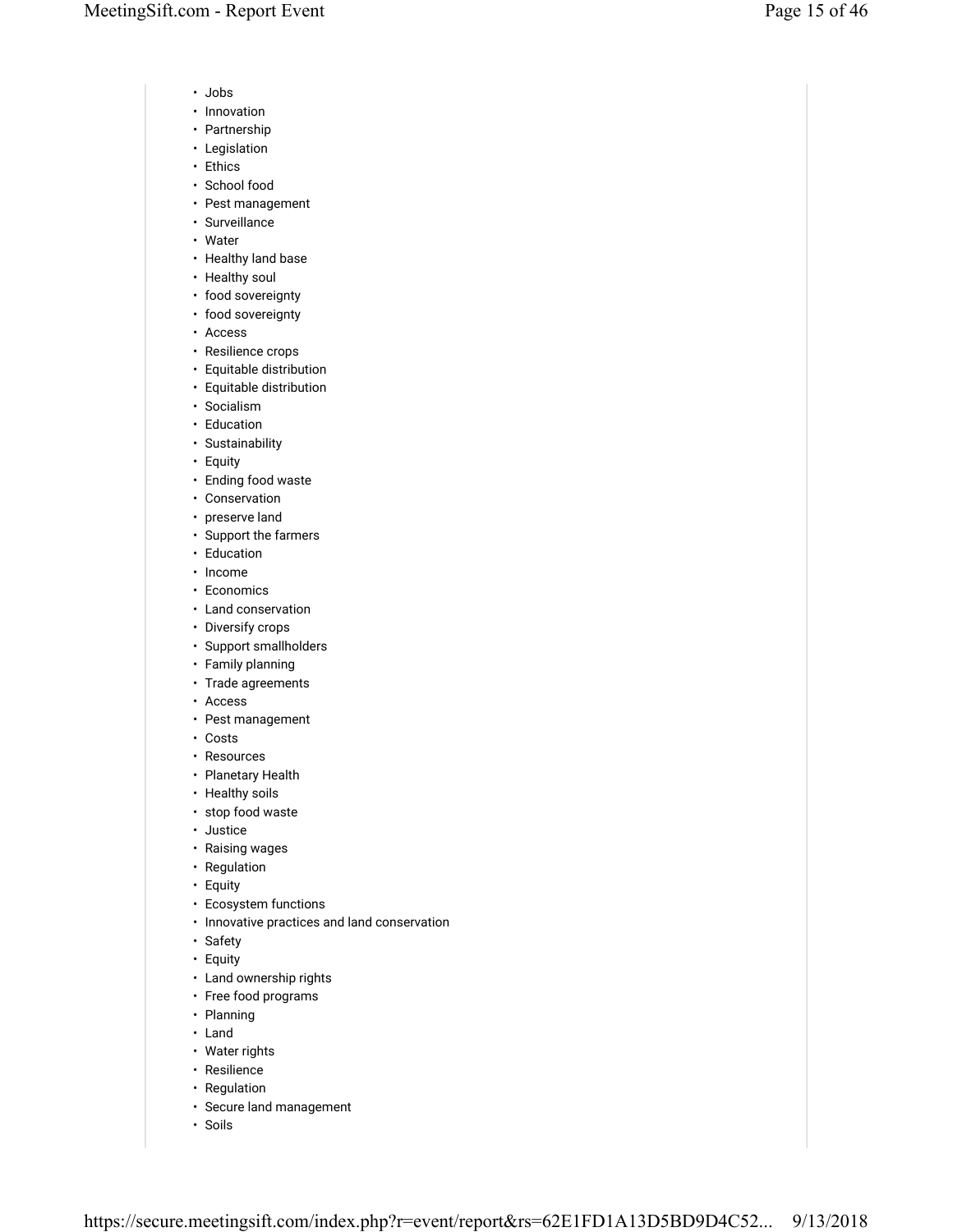- Water scarcity
- Conservation
- Sustainable Ag
- Agriculture support from gov
- Access
- Empathy
- Climate smart ag
- Higher wages
- Education
- Support for growers
- Policy
- Water quality
- Diversification
- Distribution
- One Health
- Innovation
- local autonomy
- Local planning
- Healthy soil
- Government support
- Reduce waste
- Land conservation
- Support for growers
- Reporting
- Conservation
- Building soil resilience
- Government
- Reduce food waste
- Education
- Family planning
- Education
- Try
- Access
- Refrigeration
- Access
- Campesinos
- Localization
- Diversification
- Increased Equity in the Food System
- Efficiency
- Affordable
- Land
- Awareness
- Local production
- Institutional purchasing
- Equity
- Access
- Poverty reduction
- Crop diversity
- Distribution
- Collaborative engagement
- Water conservation
- Distribution
- Healthy soils
- Healthy soil
- Food networks
- Less big food cooptation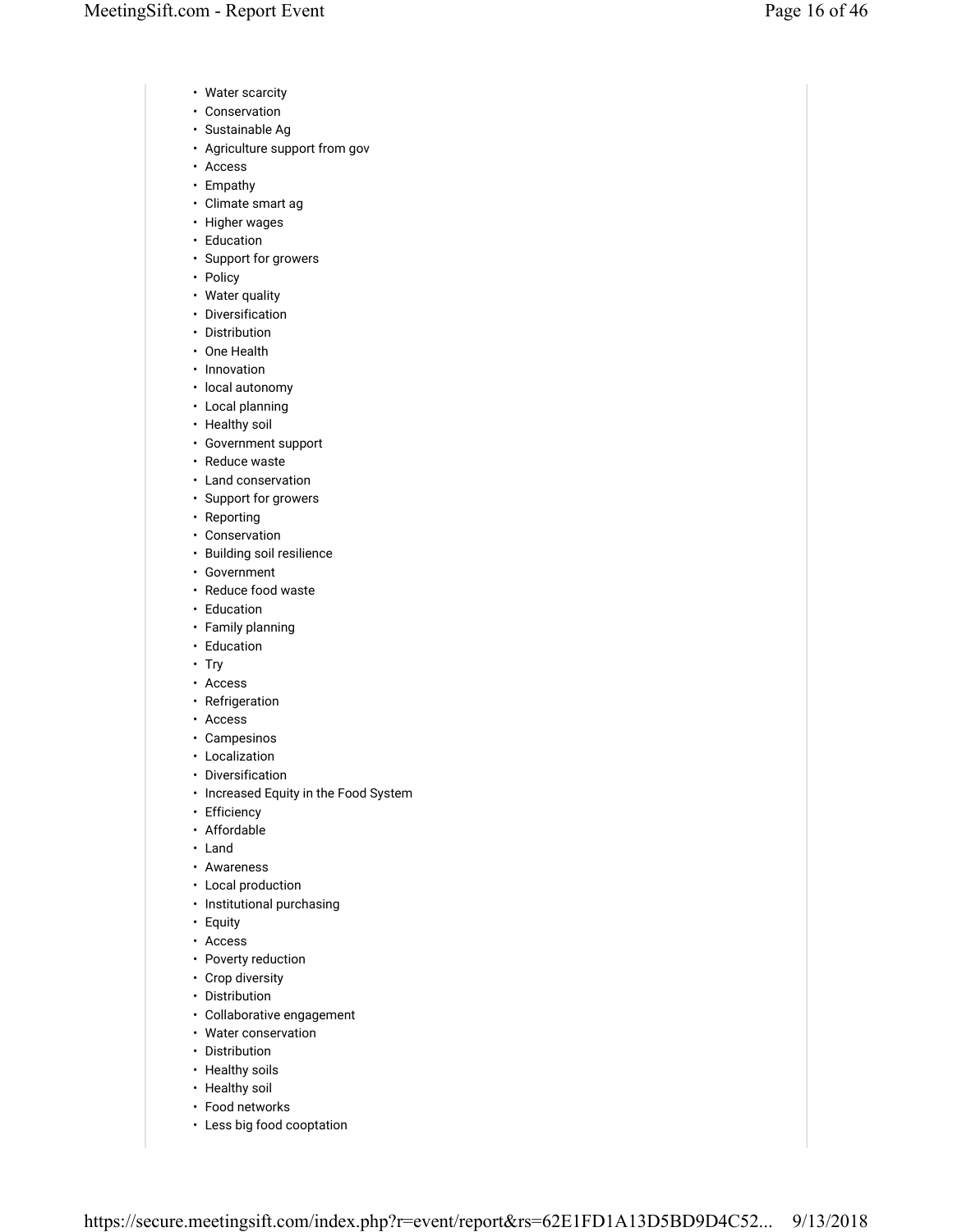- Affordable
- Water availabilty
- Water
- Land access
- Fixing food deserts
- Appropriate crops
- Soil conservation
- education
- Soil health
- Innovation
- Climate smart ag
- Outreach
- Transdisciplinarity • Planning
- 
- Appropriate crop
- Addressing poverty
- Innovation
- Resilience
- Equitable
- Land conservation
- More plant based proteins
- Decrease waste
- Community-managed agriculture
- reduce poverty to increase purchasing power
- Loss of biodiversity
- Soil
- Good networks
- Efficient and effective resource utilization
- Improve soil quality
- food sovereignty
- change consumption behavior in developed world
- Framers training
- Conservation
- Land conservation
- Support farmers
- Environmental health
- Land
- Row crops
- Seeds
- Diagnositic support
- Social equity
- equity in access to resources
- Healthy soil
- Soi
- Credit
- Profit
- Global prices
- Local food
- Housing security
- Resilience
- Land resilience
- Access
- Equity
- Water
- Equitable Healthy soil
- Land protection
- Conservation agriculture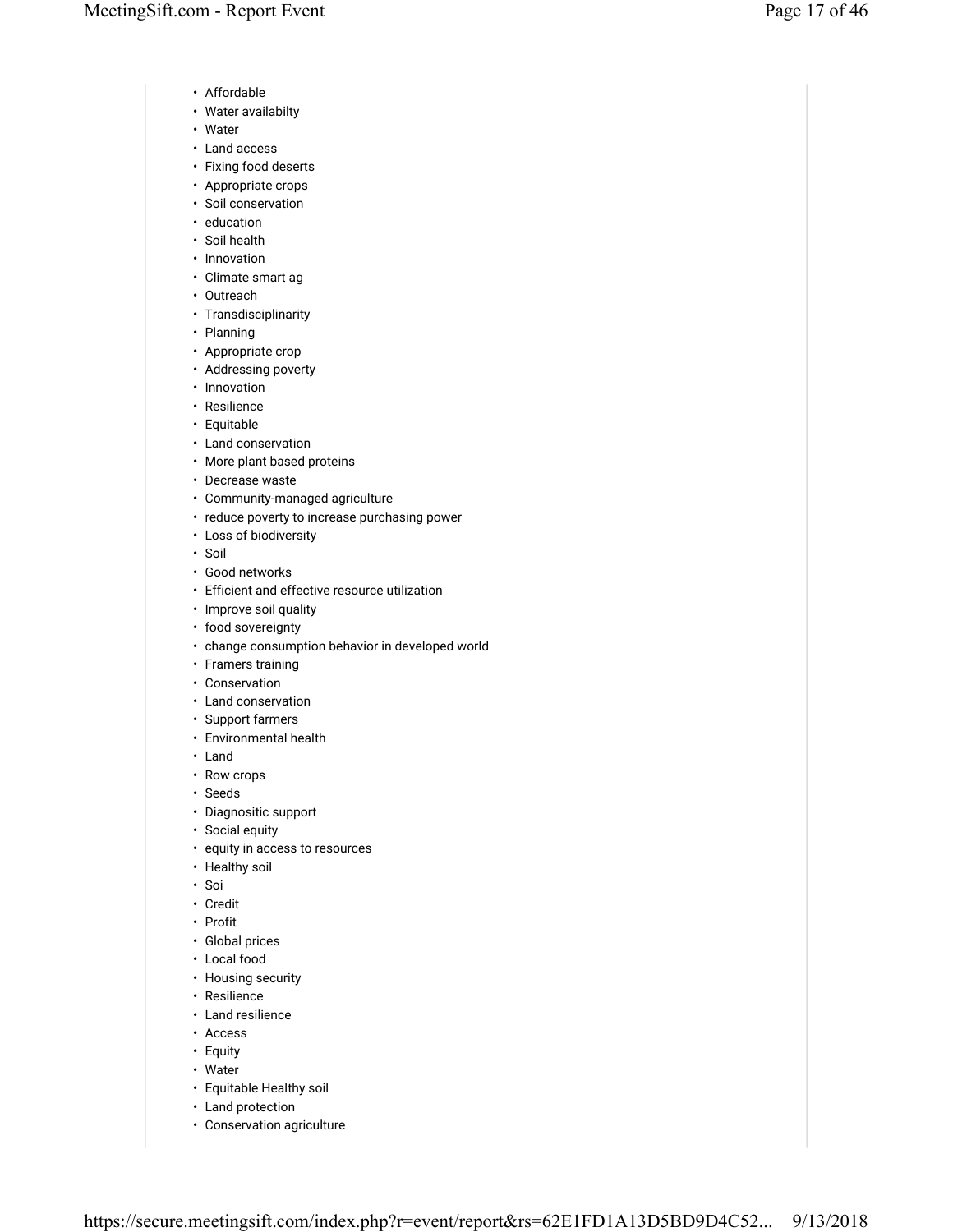- Biodiversity
- Disease management
- Land use
- Soil
- Ag land conservation
- Grow food for local use
- Loans
- Innovations
- Water use
- SNAP
- Land rights
- Soil
- Policy
- Innovation
- Ecosystem protection
- Increase access in low income communities
- Capacity
- Land conservation
- stop corn subsidies
- Water
- Science based
- regulation
- Distribution
- Land tenure
- local
- Battling inequality
- Local institutions
- Water conservation
- Land access
- Diversify
- Collaboration
- Collaboration
- Better food distribution
- Economics
- Water
- Government policies
- Drought resilience
- Economics
- Educational interventions with youth
- Small holders
- AgTech
- Soil preservation
- Continued access (long term)
- Inputs to farmers
- Address poverty
- Management of water resources and soil health
- More small scale farming
- Policy
- Restoration of watersheds
- Food access
- Conservation
- Nutritional programs
- Education
- Cooperatives
- Focus on land stewardship
- Diversified farmers
- Food preservation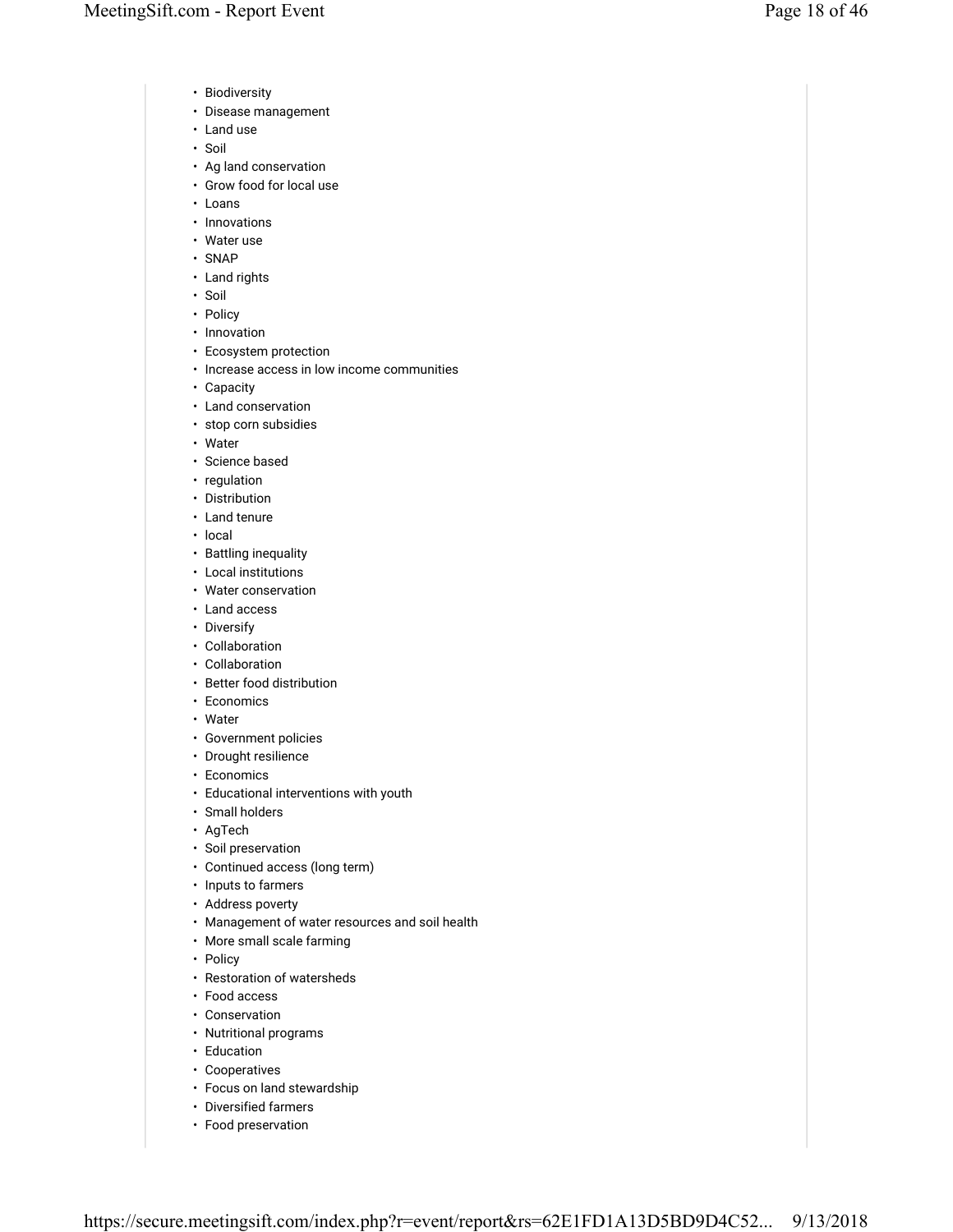- Coordination
- Healthy soil
- Education
- Animal and plant health
- Prevent crop disease
- Water availabilty
- Human rights
- Entrepreneurship
- Sustainable cropping choices
- Empower the poor
- Livable Communities
- Education
- Food self sufficient
- Indigenous knowledge preservation
- Smart land use regulation
- Stewardship
- Protect forests
- Reduce poverty
- land consevation
- Reduce Monopolization
- indigenous
- Campesinosn
- diversification
- Diversificatio
- Technology
- Pesticide education
- facebook
- Public distribution system
- Equity
- Focus on restoring natural systems
- Agroforestry
- Water
- Equity
- Integration
- Infrastructure
- Water
- Money
- Sustainable land management
- Less junk food
- Farmers
- Trade
- Education
- Humility
- end monopolies
- Water supply
- internet
- Diversity
- Diversification
- Distribution
- Access
- Incentives farmers
- Local production
- Access
- Equality
- access
- Locally produced food
- New farmers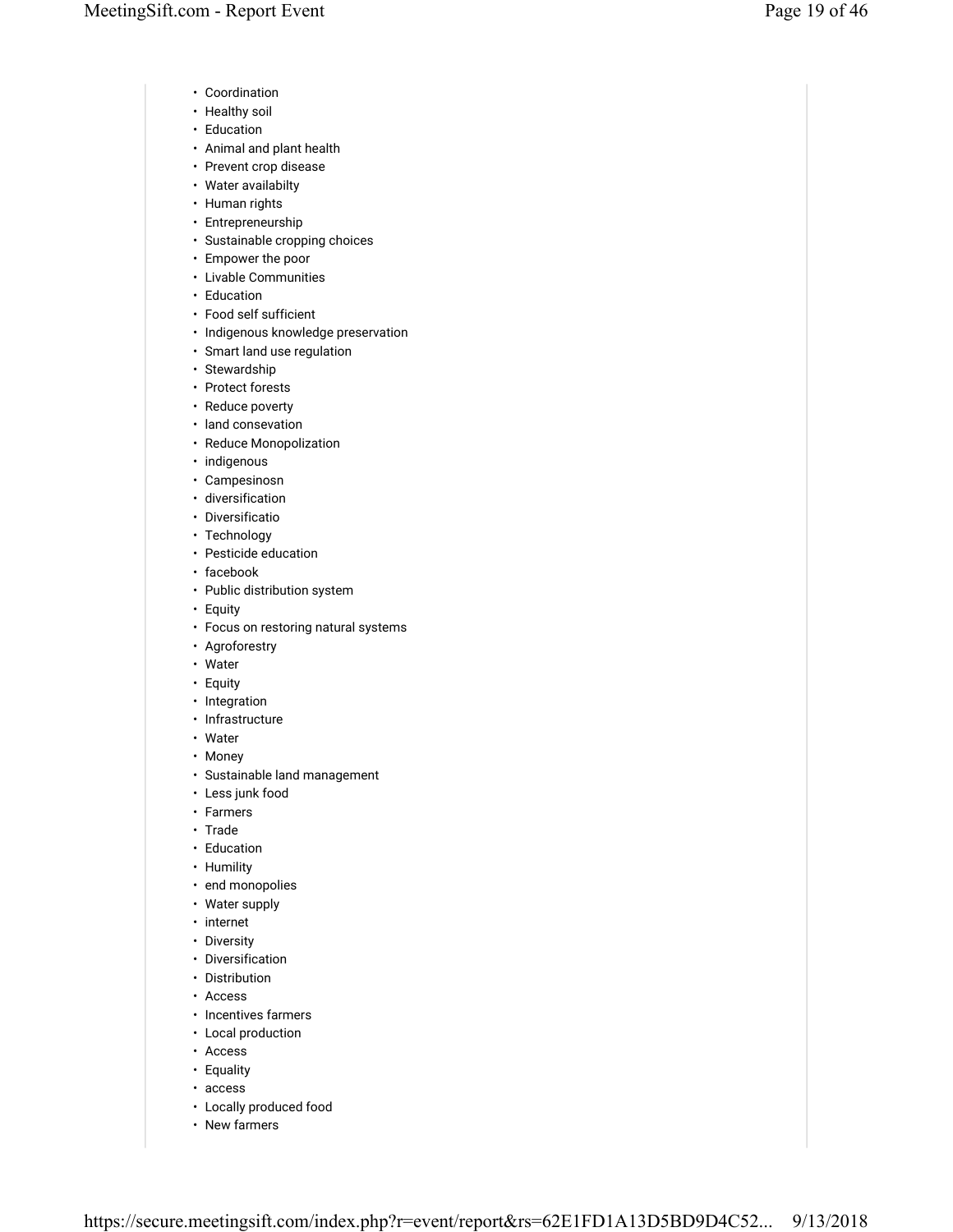- Decrease food waste
- Pesticides
- Access
- GMO
- Quantity
- Indigenous
- Reduce food waste
- equity
- Population
- GMO access
- Efficient land use
- Access
- Incentives to smallholders
- Water conservation
- Youth
- local food supply
- Research
- Participatory models
- Groundwater
- Local control
- Networks
- Seed security
- Blended finance
- Supolychain
- Postharvest technologies
- Nutrition
- SchoolFood
- Distribution
- Use if technology
- Robotic harvesting
- Maintaining food safety
- Youth
- Cold chain
- Water conservation
- Ecology
- Support for farmworkers
- Animal and plant health
- Democracy
- Youth
- Waste mittigation
- More plant based food
- Community
- Solar
- Transportation
- Seed
- Infrastructure
- Distribution
- Transportation security
- Love
- Drying technologies
- Fed support
- Resolve armed conflicts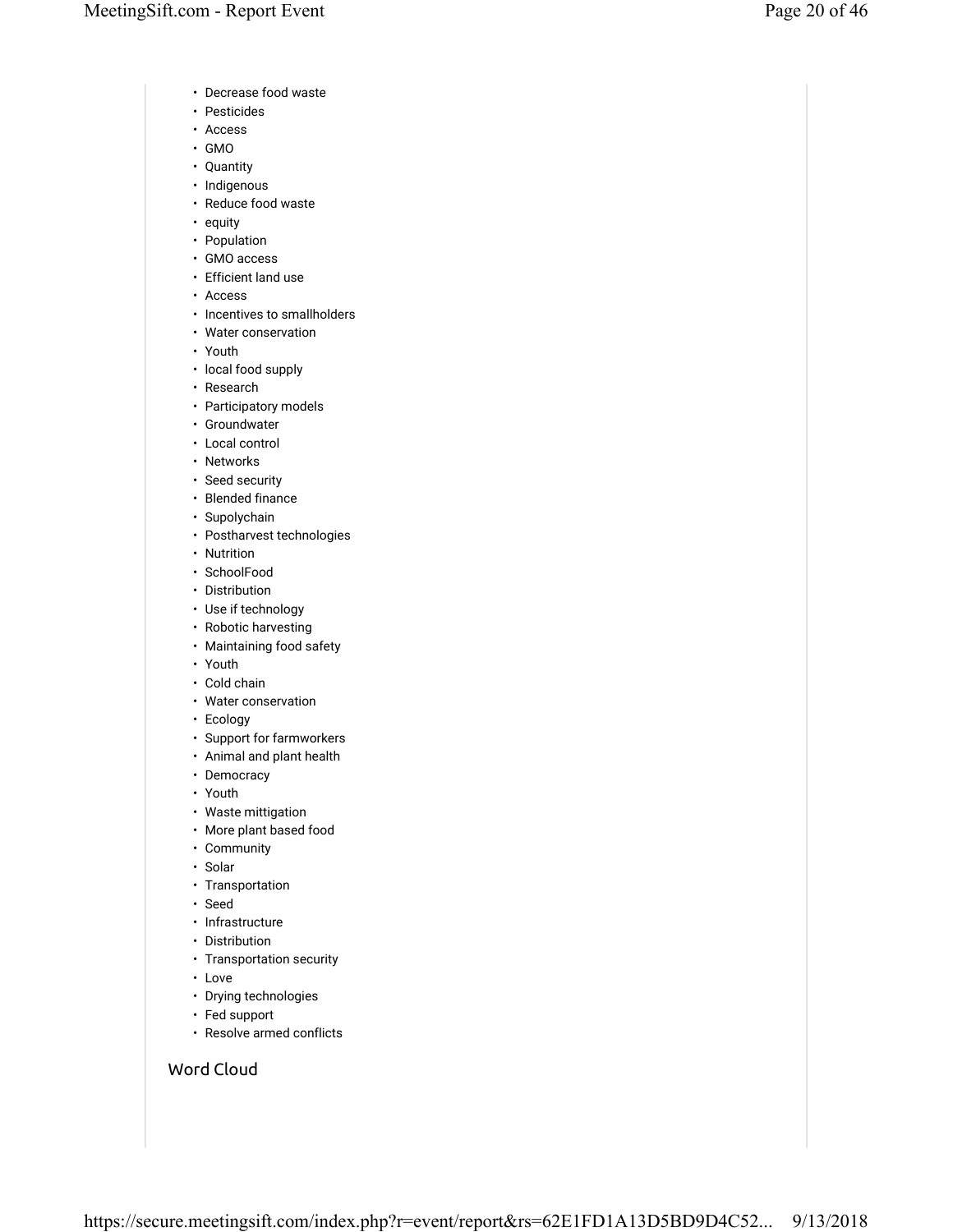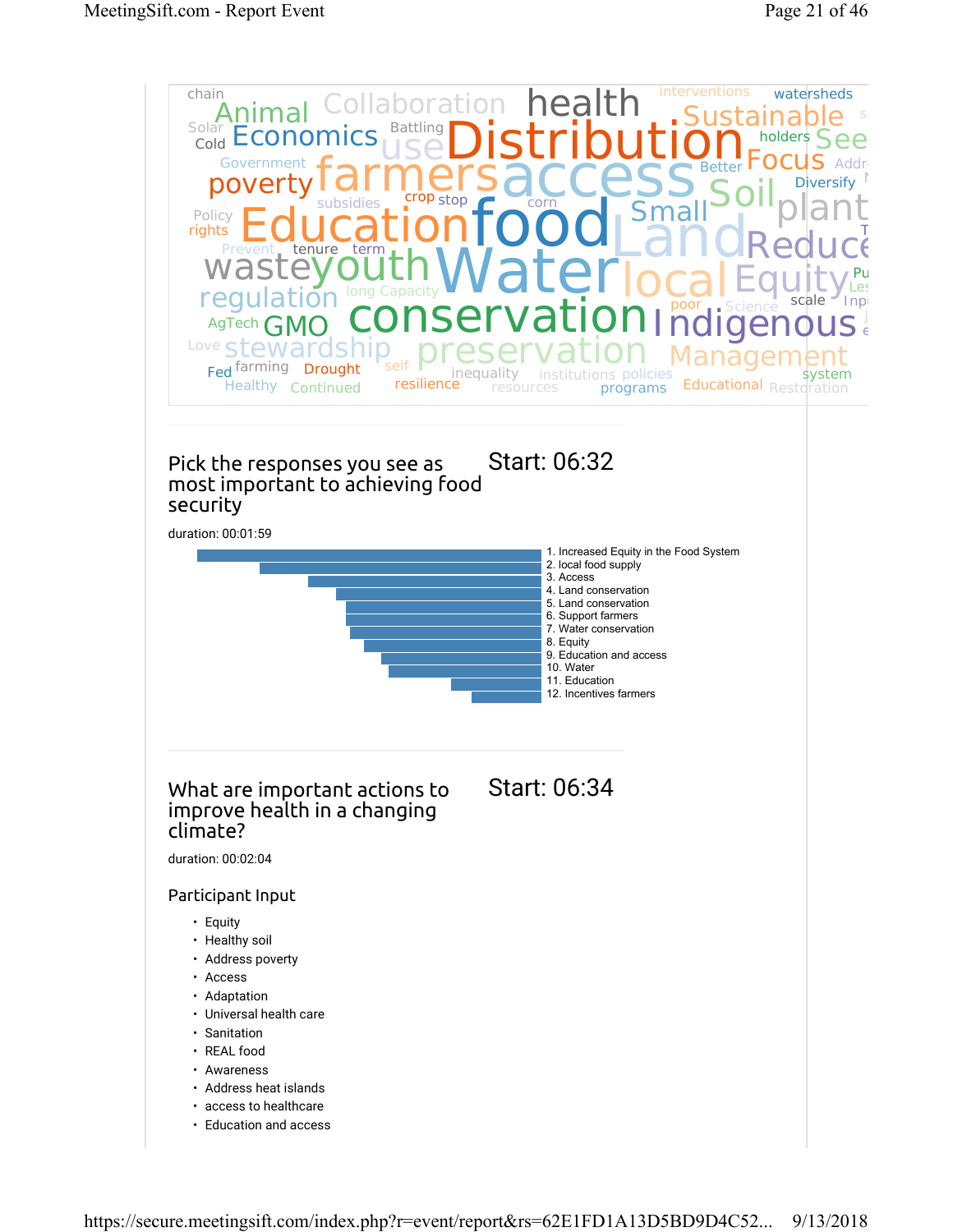- Better legislation
- surveillance
- Plant based foods
- Access
- Access
- Clean water
- Equity
- Local supply chains
- Nutrition
- Achieve social equity
- Reduce poverty
- Education
- Smart subsidies
- Communication
- Access to fresh food
- Clean air and water
- Pest management
- Air quality
- Reproductive rights
- Education
- Clean water
- Sanitation
- Access
- Access to health services
- Tax fossil fuels
- Managing natural disaster risk
- Health care
- Increase plant nutrients
- Air quality
- One Health Collaboration
- Pollution prevention
- Buy organic
- "Family planning"
- eating less meat
- Better access to healthy foods
- Affordability
- Health food
- Access
- Availability to resources
- Passive cooling
- Conserve water
- Awareness
- Access to health care
- Ecosystemservicesprotection
- Food safety
- Reduce commute distances
- Adapting to new limits
- Healthy food
- Clean water
- Women's education
- Fresh food
- Access to clean water
- Education
- education
- Policy and education
- Community engagement
- Water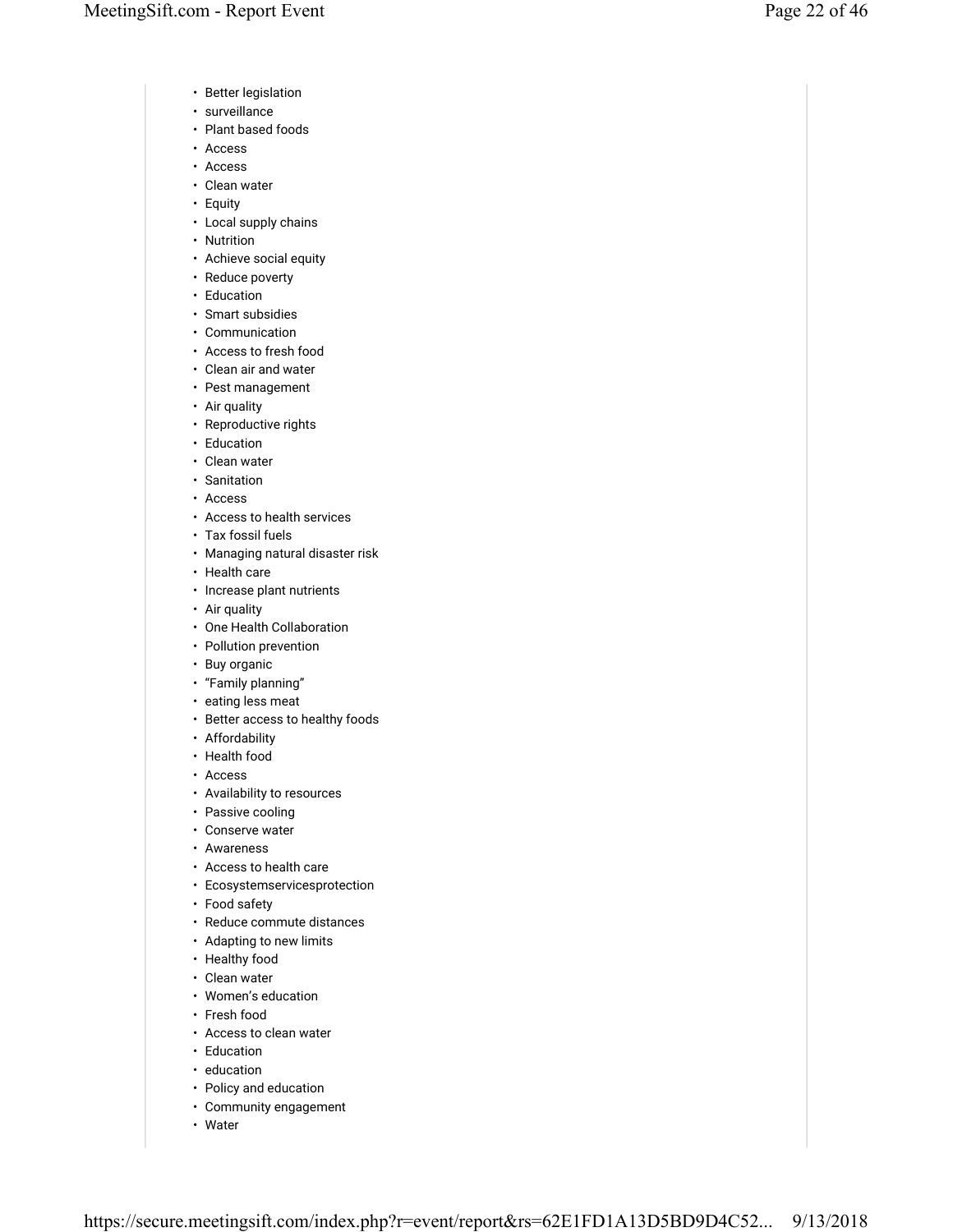- sports
- Affordable health care
- Support farmers
- Raise awareness of nonpartisan health
- Access
- Access
- Equitable resources
- Water quality
- Access
- Genetic engineering
- Clean water
- Education
- BetterFood
- Health food
- Connection to nature
- Access to good food
- Community-managed production
- Food security
- Commitment to change
- Nutrition
- Research
- Waste
- Ready reliable access to clean food
- Sanitation
- Education
- Equity
- Education
- Improve soil
- Support and protect vulnerable populations
- Restoration of ecosystem functions
- Accessible food
- Innovative technologies
- Clean water
- Sanitation
- Protect water
- Food
- Socialism
- Access to fresh food
- Integrated active transport
- Conserve
- Education
- Disease control
- Equity
- access to healthy food
- Research into new and emerging diseases
- Natural food
- One Health
- Worker legal protection
- obamacare
- Change in structure of workday/schoolday
- Access to care
- Nutrition
- Waste management
- education
- Nutrition
- Women Empowerment!
- Providets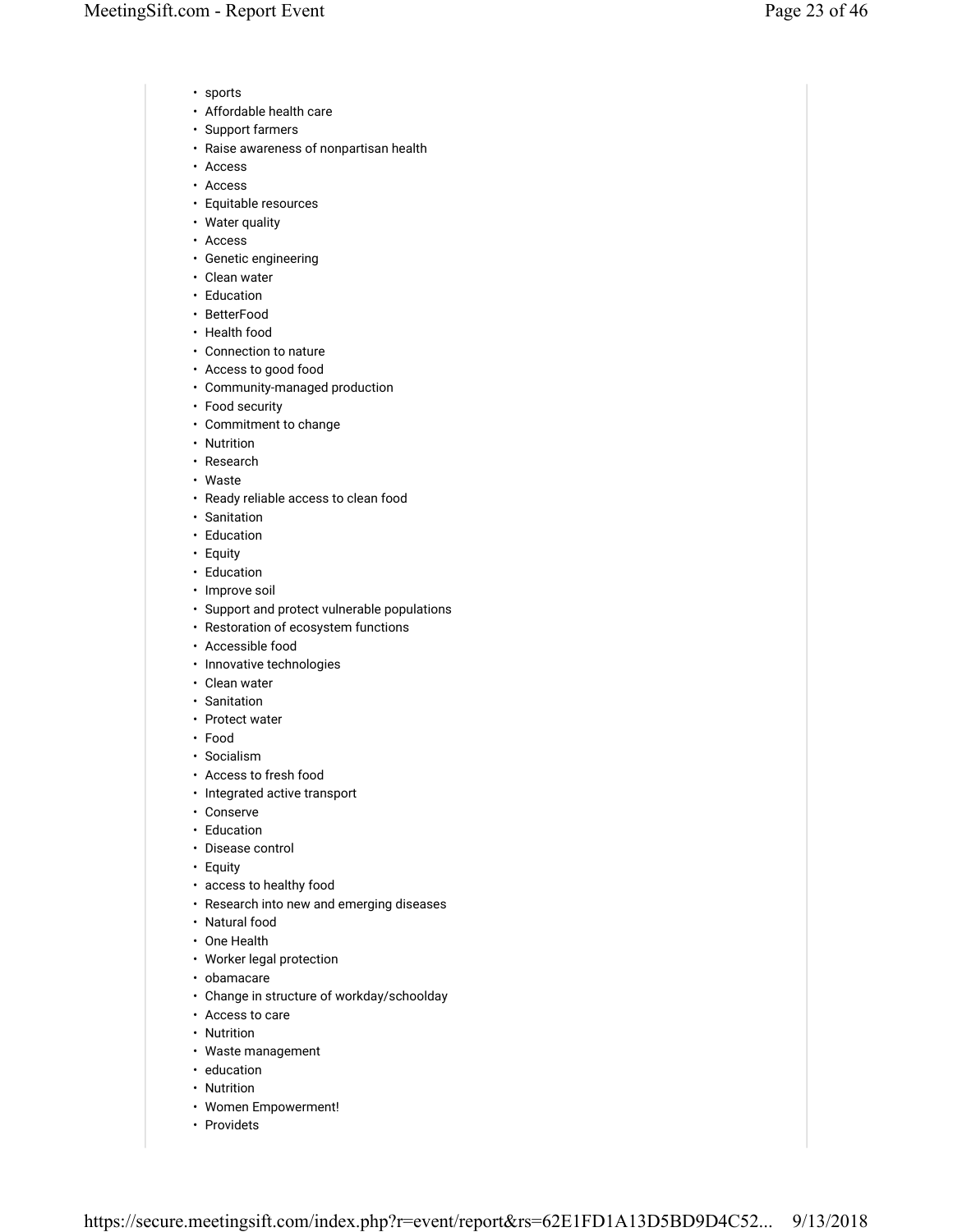- access
- Reduce sprawl
- Universal healthcare
- Increased accessibility to healthy foods for all
- Equitable development
- Affordable public transit
- Connection to nature
- Access to green spaces
- Resilience
- Obamacare
- Access
- Infectious diseases management
- Access to healthcare
- Equity to land, water
- Clean air and water
- Protect water
- Disease control
- Runoff reduction
- Regenerative agriculture
- Increased accessibility
- Biodiversity
- Adaptation and metigations based on region needs
- Reduce pollution
- Air and water
- Health nutrition
- Systems Driven change
- end small-scale agriculture
- Helping rural communities
- Protection of sensitive groups
- Education
- Support natural environments
- Public health preparedness
- Conservaton
- Urban access to nature
- Sustainable land management
- Crop diversity
- Education
- Clean water
- Clean water supply
- Local input
- Balanced nutrition and work roles
- Access
- Fruits
- Supportive work environment
- collaboration between health and agriculture
- Access
- Reduction of industrial consumption
- managing for ecosystem resilience
- Disaster preparedness
- Disease prevention
- using less pesticide and antibiotics
- Monitoring
- Basic sanitation for all
- Access to health care for all
- Laws
- Water quality
- Family planning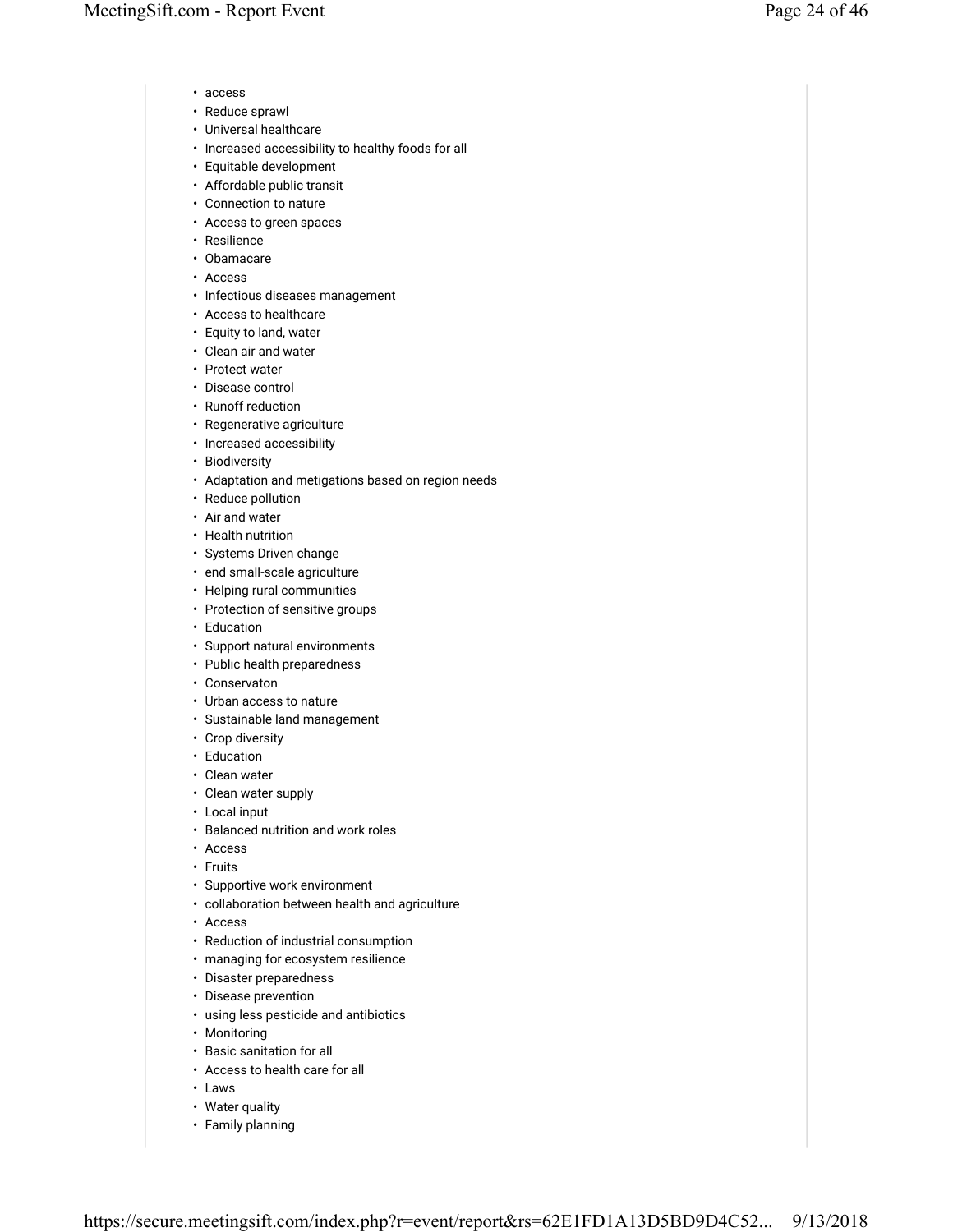- Health care equity
- Government
- Disease management
- Access to nature
- Vegetables
- Education
- Transdisciplinarity
- Surveillance
- Reduced toxic inputs
- Invasive management
- Diversity of crops
- Opportunity • Nutrition
- 
- Innovation
- Socialize healthcare
- Clean water
- Reduce costs
- Equitable access to care
- Renewable energy storage
- Universal health care equity
- Focus on the use/misuse of antibiotics
- Equity
- Food hubs
- Access to food and healthcare
- Access
- Eat healthy and use alternative transportation. Diversity of crops should be planted.
- Diversification
- Land conservation
- Education
- Price
- Animal health
- Access to healthy food
- Address social determinants of health
- Integrated planning
- crispr
- Humility
- Hydroponics
- Access to healthcare and food
- accessible migration policies
- Resilience and education
- Equity
- preventative care
- Depoliticize the word climate
- Nutrition
- Democracy
- Access to health care and healthy food
- Interdisciplinary collaboration
- Improve diets and food access
- Collaboration
- One health
- Impeach Trump
- Renewable energy to power cooling and emergency centers
- Educate Women!!!
- Ecosystems regeneration
- Surveillance
- Nutrition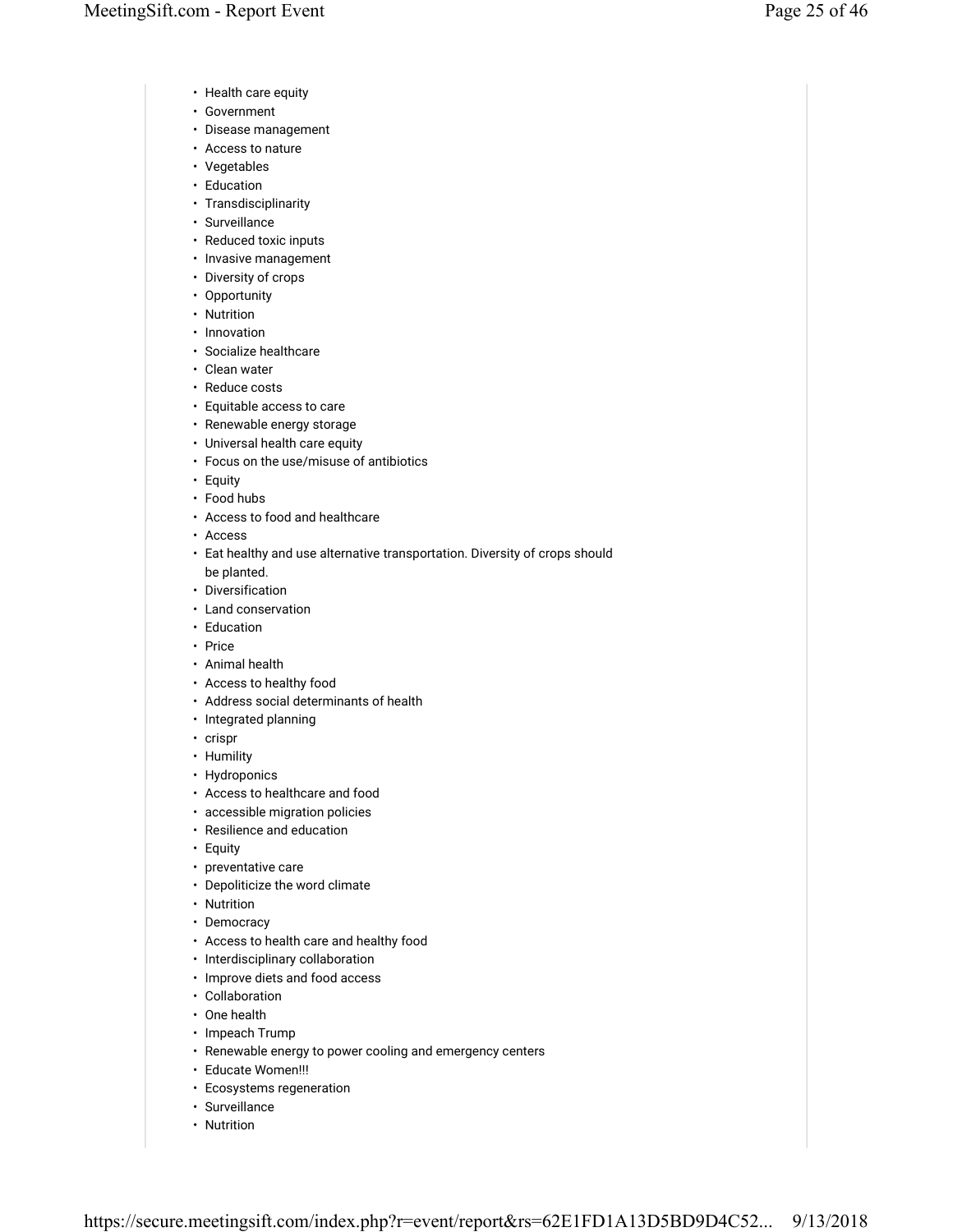- Disaster risk mitigate
- Health equity
- Womens empowerment
- Access
- Education of women
- Water access
- Access to unprocessed good
- Mosquito control
- Legalsolutions
- Public private partnerships
- Education
- Homestead management
- healthcare
- Ecoligal resiliency
- Education
- Healthcare
- Collaboration
- Refrigeration
- Clean water
- Clean accessible water
- Water quality
- Pollution control
- Access to unprocessed food
- women
- Affordable housing
- Integrate productivity and C capture
- Science
- Soil
- Outreach
- Raising awareness
- Scoping plan
- Food security
- Affordable health care
- Postharvest technology
- Profit
- Price
- Education
- Womens rights
- Adaptation
- Collaboration
- Safe drinking water
- Refrigeration
- TEK
- Active transportation
- Collaboration
- Low cost fresh food
- Knowledge on healthy cooking
- Later school start times
- Traditional Ecological Knowledge
- Ancestral knowledge
- Access to parks
- health-centered agriculture
- Good jobs
- Inexpensive produce
- Reduce poverty
- Sustainable lifestyles
- education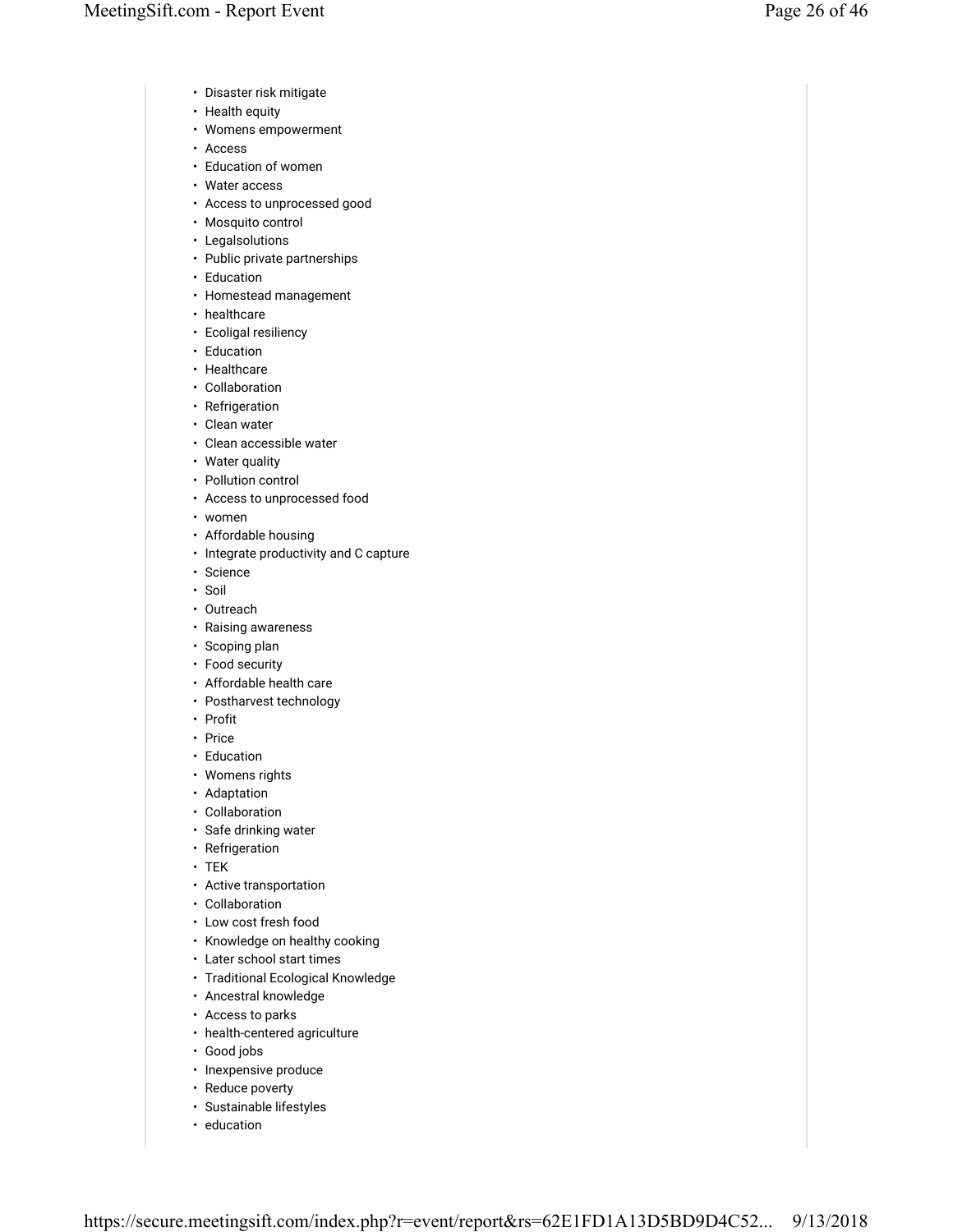- Community managed sanitation
- Manage water contaminants
- Income generation
- One Health

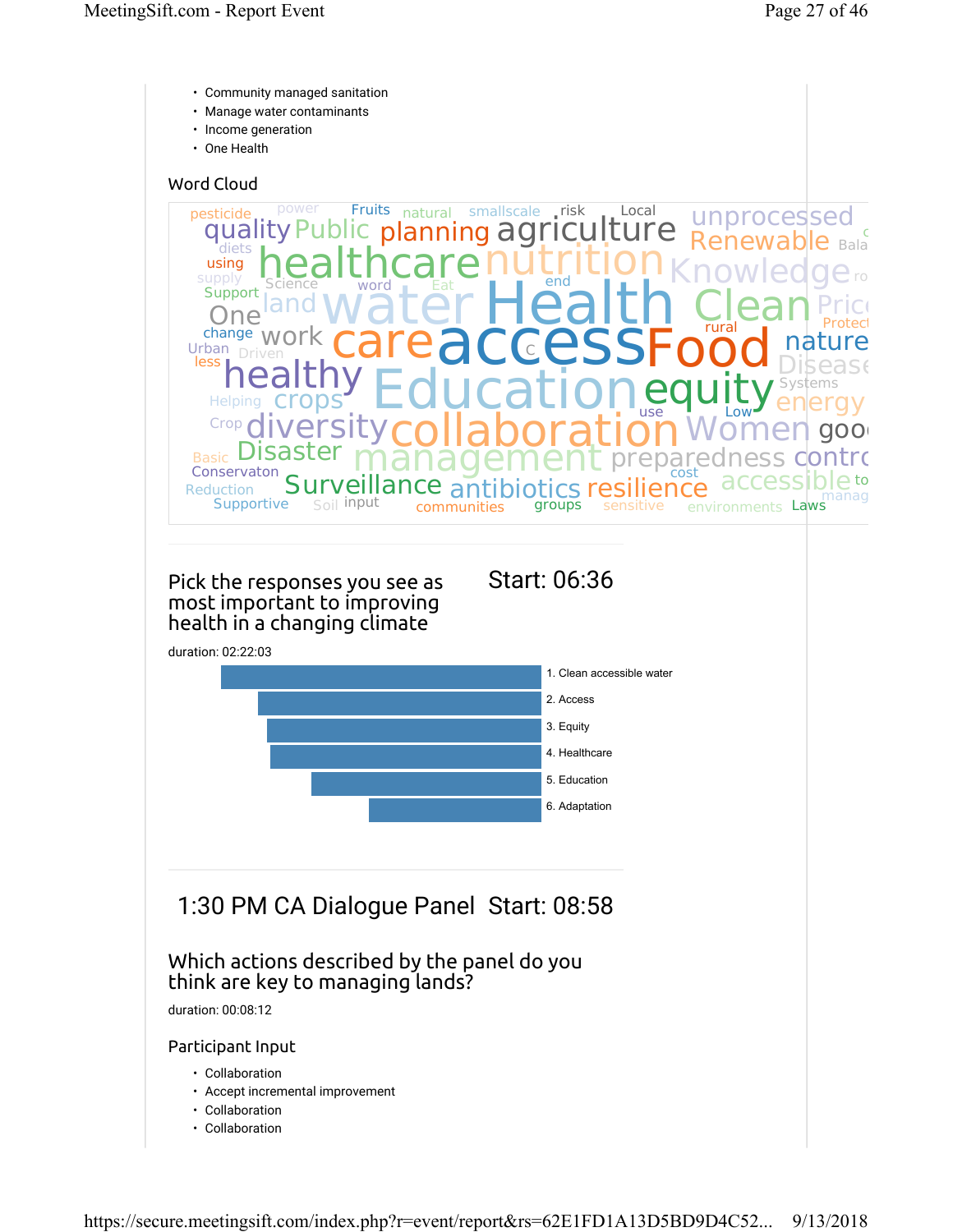- Williamson
- Water
- Crop biodiversity
- Use good science NOW
- Incentivizing smart growth
- intergration
- Now
- Sustainable practices
- Collaboration
- Collaboration
- lobbying government
- Collaboration
- Education
- Collaboration
- Agricultural land planning
- Capacity building • Water
- 
- Collaboration
- Local collaboration
- Working with partners
- Land-water nexus • Technical assistance
- 
- SALC program • Smart growth
- Local involvement
- Local work
- Funding
- Community engagement
- Legislators
- Standing up the governor's fifth pillar
- Rapid response
- Collaboration
- Action
- Improving management on existing working lands
- Direct investments in farmers
- Socialism
- Climate smart ag
- Infill
- Incentivization
- Williamson act improvement
- Local government
- local goverment engagement
- Communication
- Farmland conservation
- Education
- Collaboration with locals
- Systems
- Understanding
- Renewable resource
- preserve land
- Just try something
- incremental improvements
- Precaution
- Collaboration
- Landscape-wide coordination
- Planning
- Meadow restoration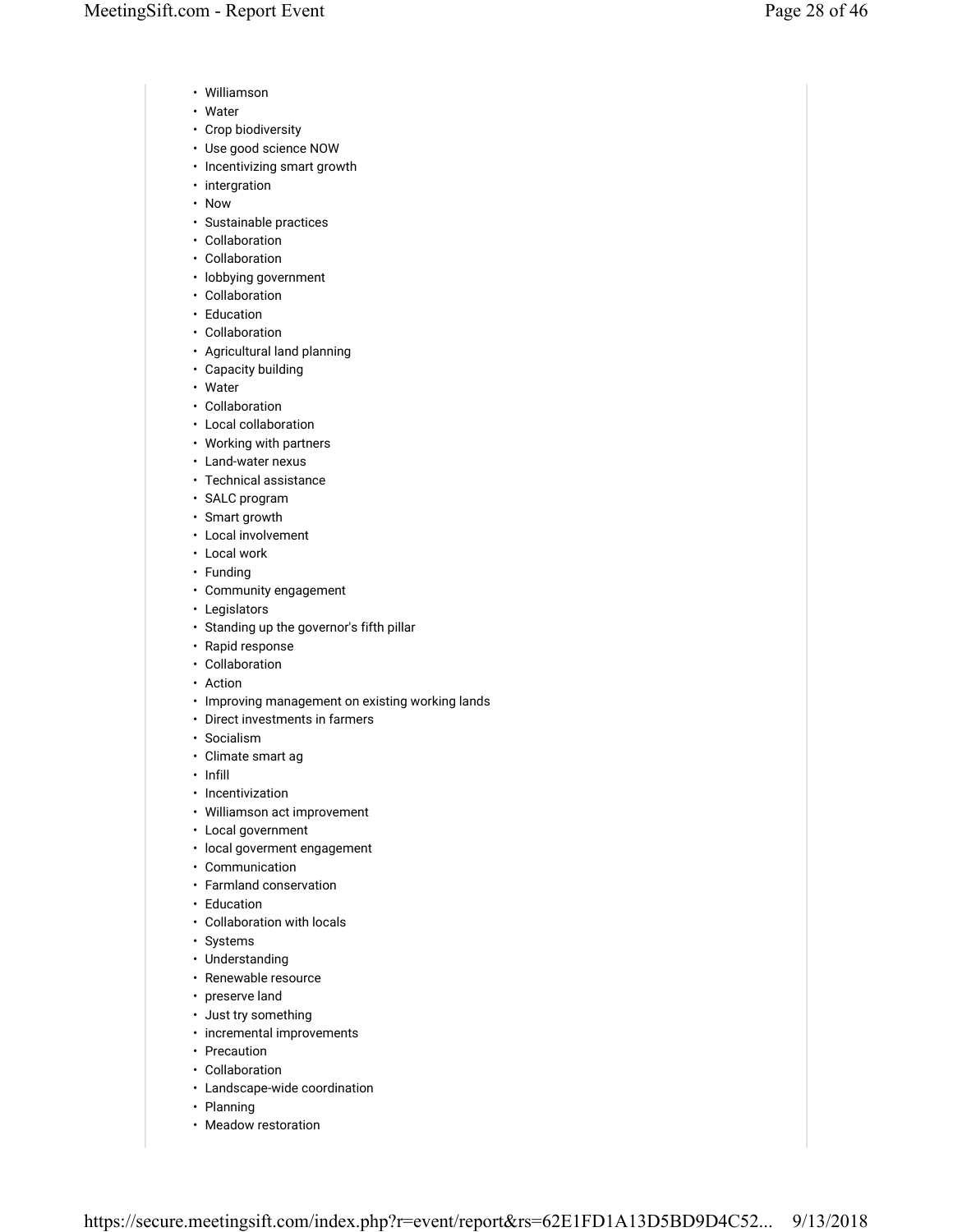- Buy local
- planning
- Science
- Collaboration
- Partnerships
- High production standards
- Collaboration
- Coordinate across agency silos
- Work now
- Integrating productivity and C capture
- Funding
- Compassion
- YoungGeneration
- Local collaboration
- Capacity
- Sequestering carbon
- Collaboration
- Partnership
- Forest management
- Planning
- Adaptive management
- Technical assistance
- State and federal collaboration
- Protect against lands
- Educating consumers
- Science
- Land conservation
- Carbon market
- Land protection
- Technical assistance
- Local support
- Climate smart ag
- Local community involvement
- Education
- Local and national government working together
- Williamson Act
- Buy California!
- Partnerships
- Science!
- Local work
- Take risks
- Deliberate strategy
- Science
- Collaboration
- Collaboration
- Technical support
- Incentive funds
- Equity
- Educarion
- Science
- Persistence
- Rangeland restoration
- Shared Value Partnerships
- Collaboration
- no regrets
- Measurements
- Groundwater recharge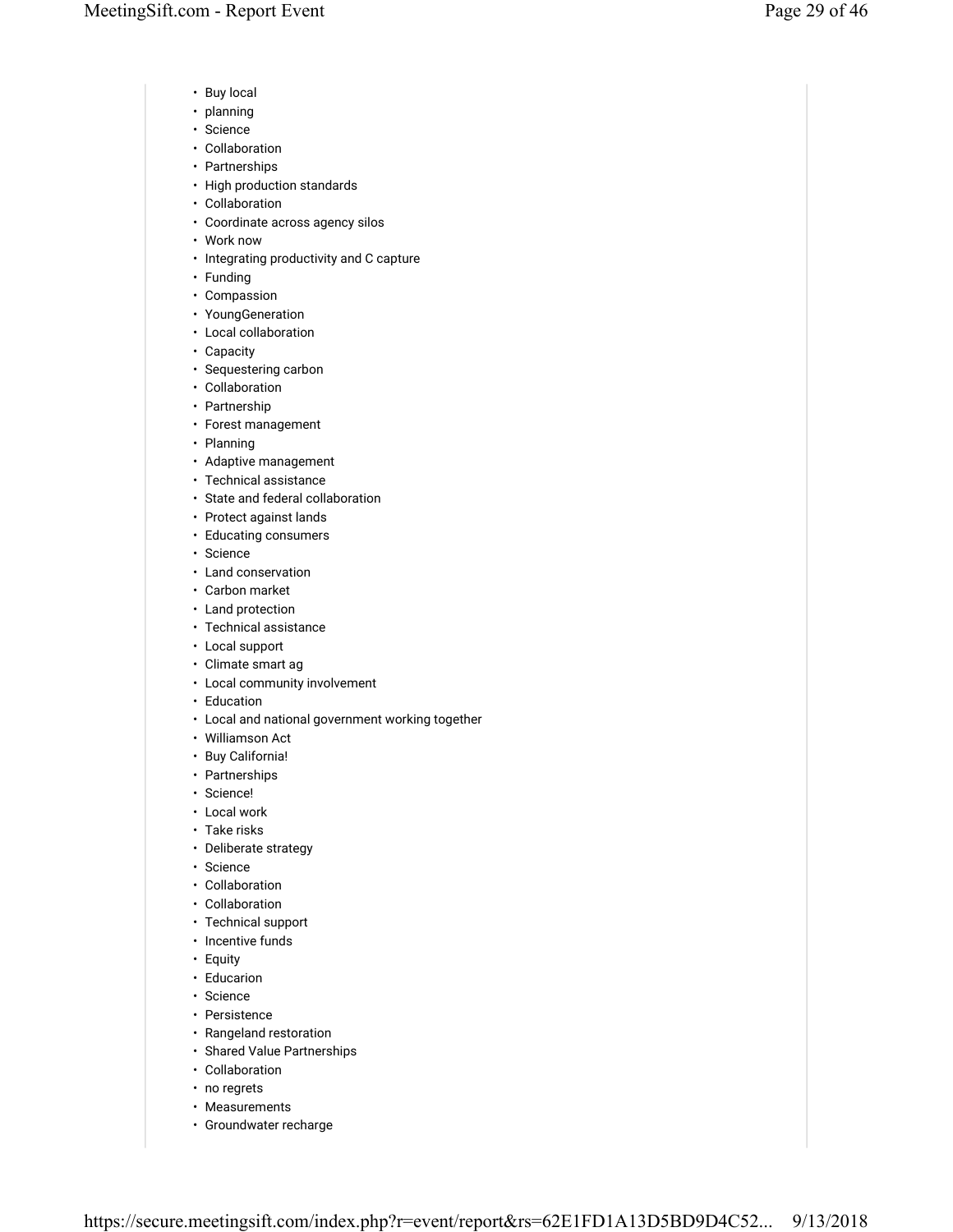- Collaboration
- Collaboration
- Engagement
- Understanding the connection
- Conservation
- water and land nexus
- Local will
- Science
- Williamson
- Collaboration
- Collaboration • Collaboration
- Education
- Collaboration
- Collaboration
- NWL matter
- Implementation
- Leadership
- Collaboration
- Local buy-in
- Equity
- Good planning
- StateFinance
- Science
- Market adaptation
- Economic balancing act: resource conservation versus productivity
- facebook
- Education
- Experiment
- Water-land balance
- Coordination
- Local
- Fundinf
- Collaboration
- Education
- Policy
- Groundwater management
- Talk to policy makers
- Education
- Forest resilience
- Technical assistance
- Climate smart
- Williamson act
- Water management
- Love
- Non profit
- Coordination at the regional/ecological level
- Social justice
- Science
- Luck
- Scientific innovation
- Education
- SALC
- Incentives
- Farmer participation
- Luck
- Science now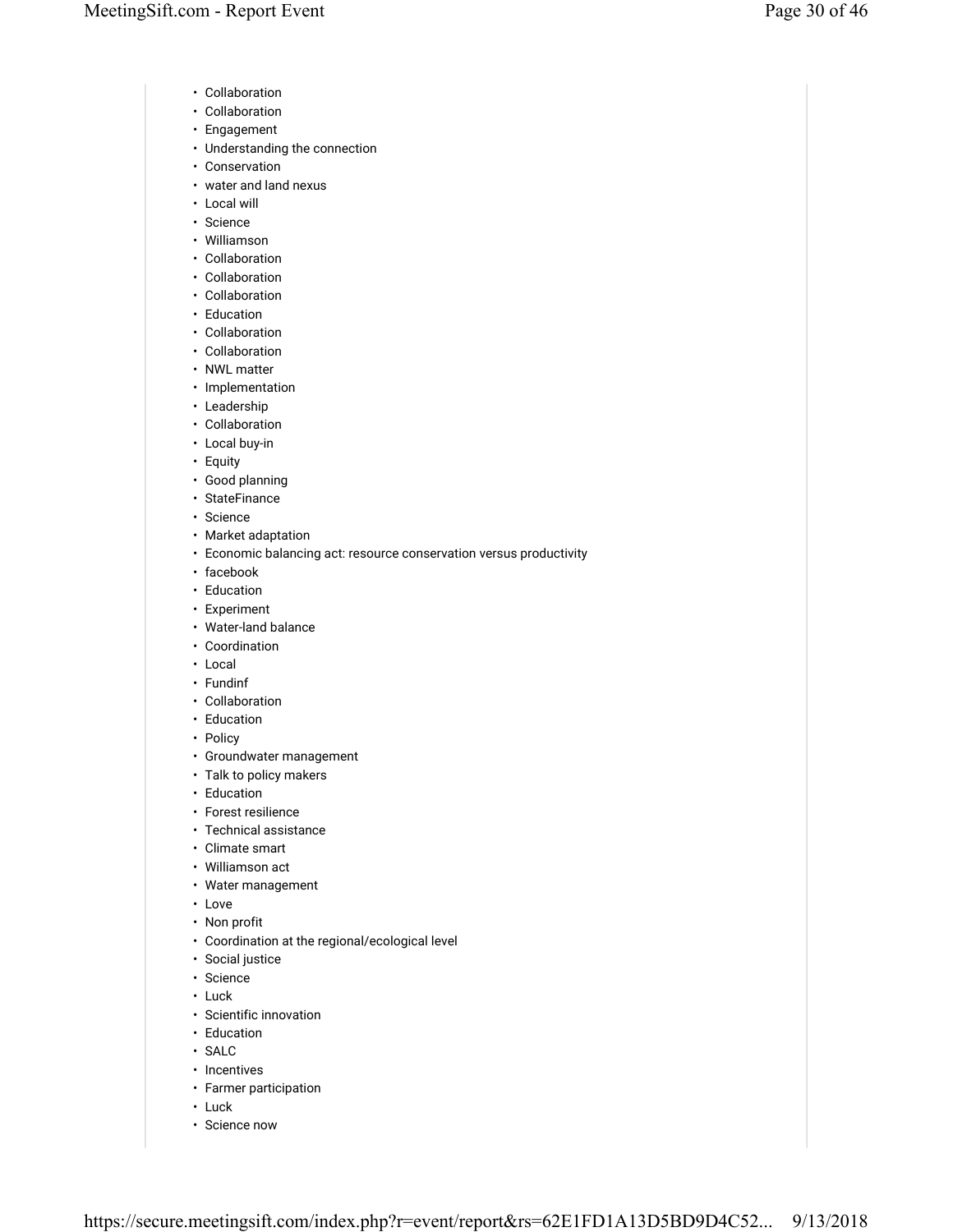- Coordination
- Funding
- Trust
- Planning
- intermittent grazing
- Land water nexus
- Management of working lands with convict cowboys
- Timely science
- Mapping
- Partnerships
- Diversity
- Planning
- Carbon sequestration
- Networks
- Innovation
- silvopasture
- Williamson Act
- Conservation
- Trust
- Communication
- SALC
- Fuels treatment
- Collaboration



## Pick the actions you think are Start: 09:06 most important to managing land

duration: 00:03:34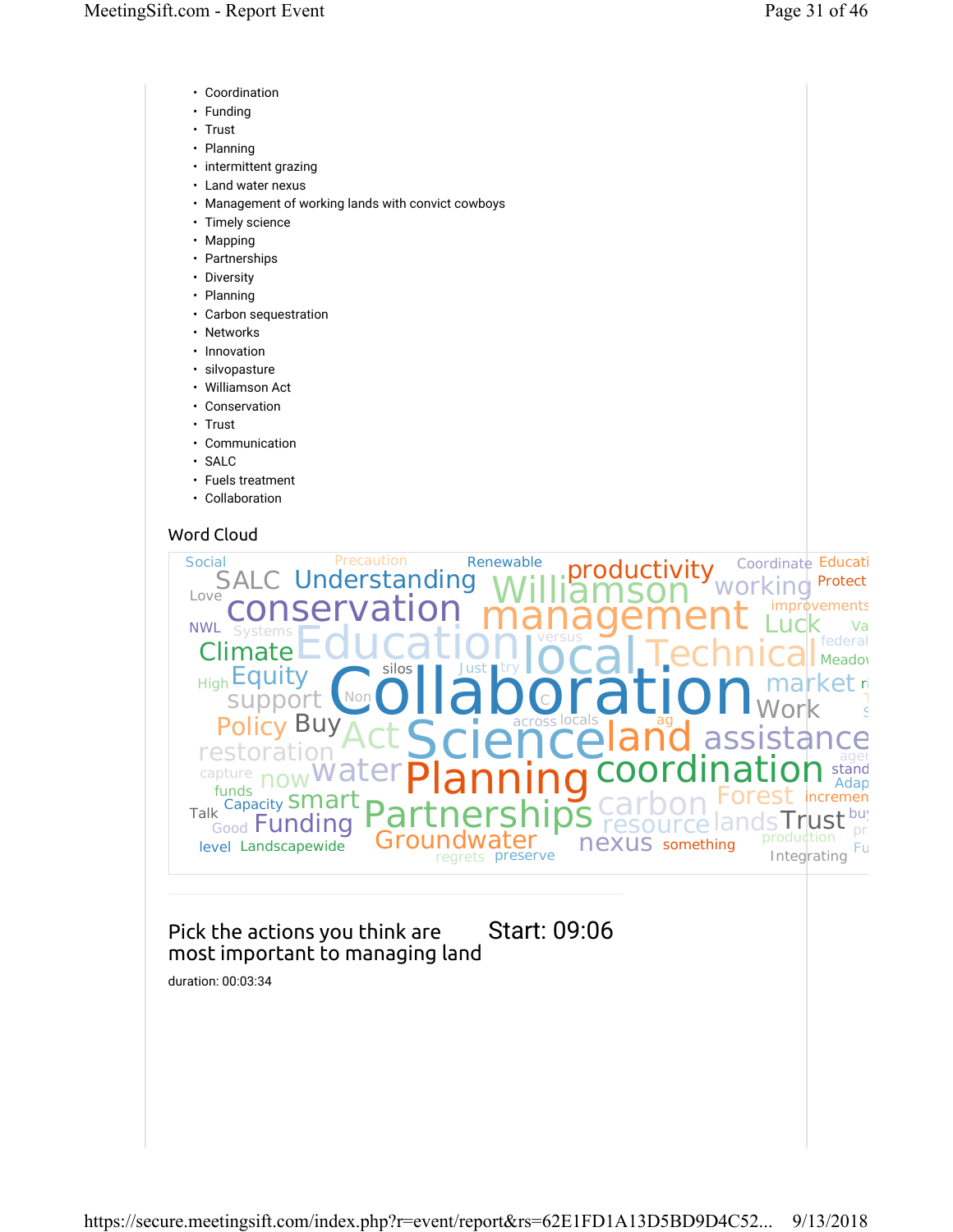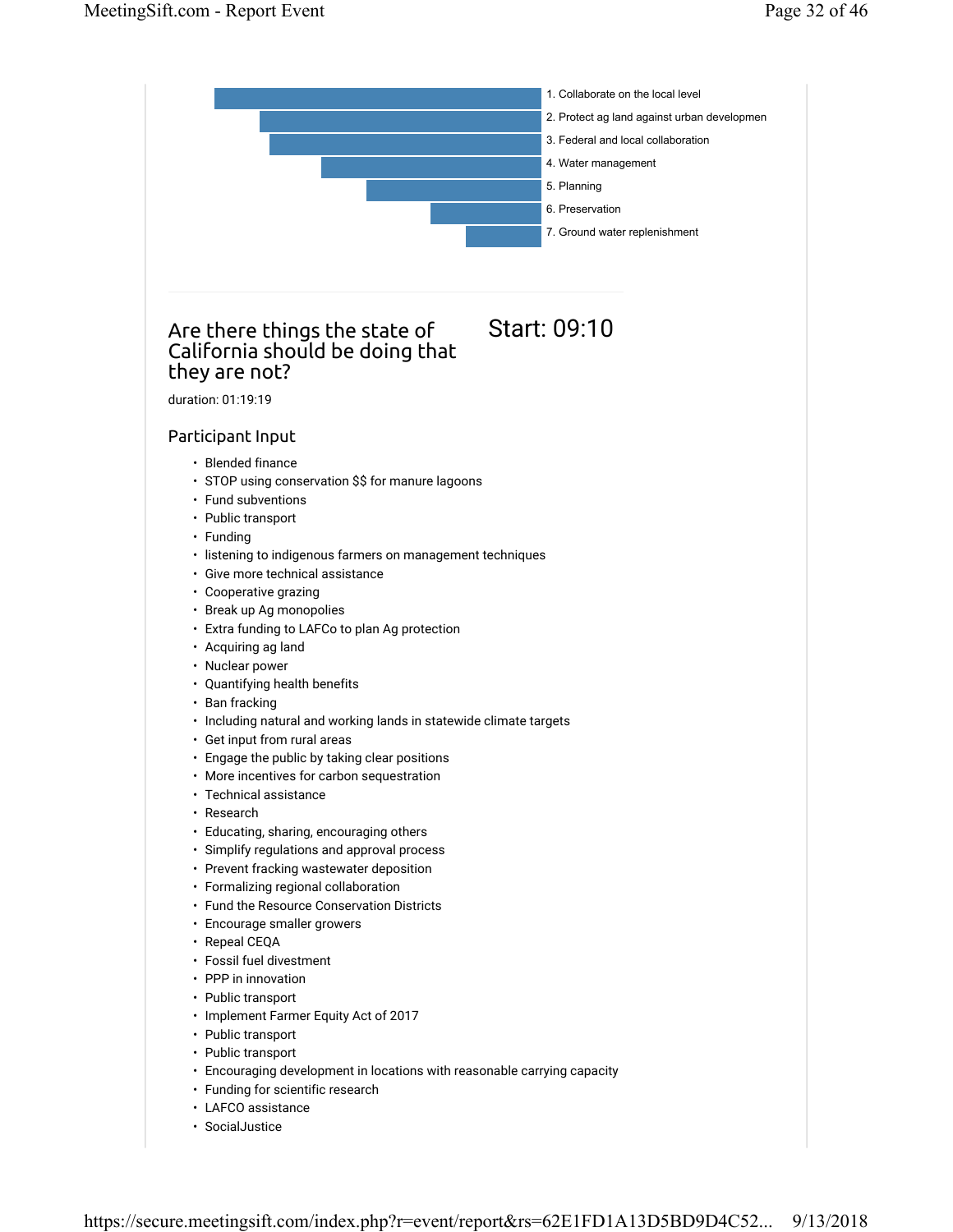- more equity
- Restore UCCE funding
- Affordable housing
- Urban ag
- Mandate 40% unimpaired flows for rivers Feb-May
- Energy conservation for retail and private sector
- Support urban greening
- Ban fracking
- Give more funding to find new ideas
- Focus on urban ag
- Allow grazing
- Conservation financing
- Youth awareness
- Teaching farmers
- Give incentives to locals to plan for climate adaptation
- More meaningful community engagement
- Easing grant application process
- Link crop types to lands used
- Invest in cooperative extension
- Acquisition funding for private forest lands
- Immigrant worker support
- Track imported products and exported emissions
- Prioritize transit funding
- Prioritize research
- Less funding for CAFOs
- Affordable housing policy
- public transportation
- Repeal ceqa
- Reduce regularity burden for habitat work
- Expand cooperative extension
- More money for SALC
- Funding
- Nuclear!!
- Livestock fuel management
- More work, less talk
- Save the salmon
- Focusing on Central Valley
- Forecast future land use change from sea level rise
- Promote use of public parks for food production
- Funding
- More assistance for organic
- Let science speak louder than lobbyists
- Increase Coop Ext funding
- policy
- Supporting UC ANR more
- Funding
- UC connections with youth and public school
- Forest carbon to ag carbon
- Local planning incentives
- Conservation
- Facilitation of change
- Sustainable systems approaches
- Investing
- Curb consumerism
- Invest in conservation
- Farmer equity justice
- Innovative solutions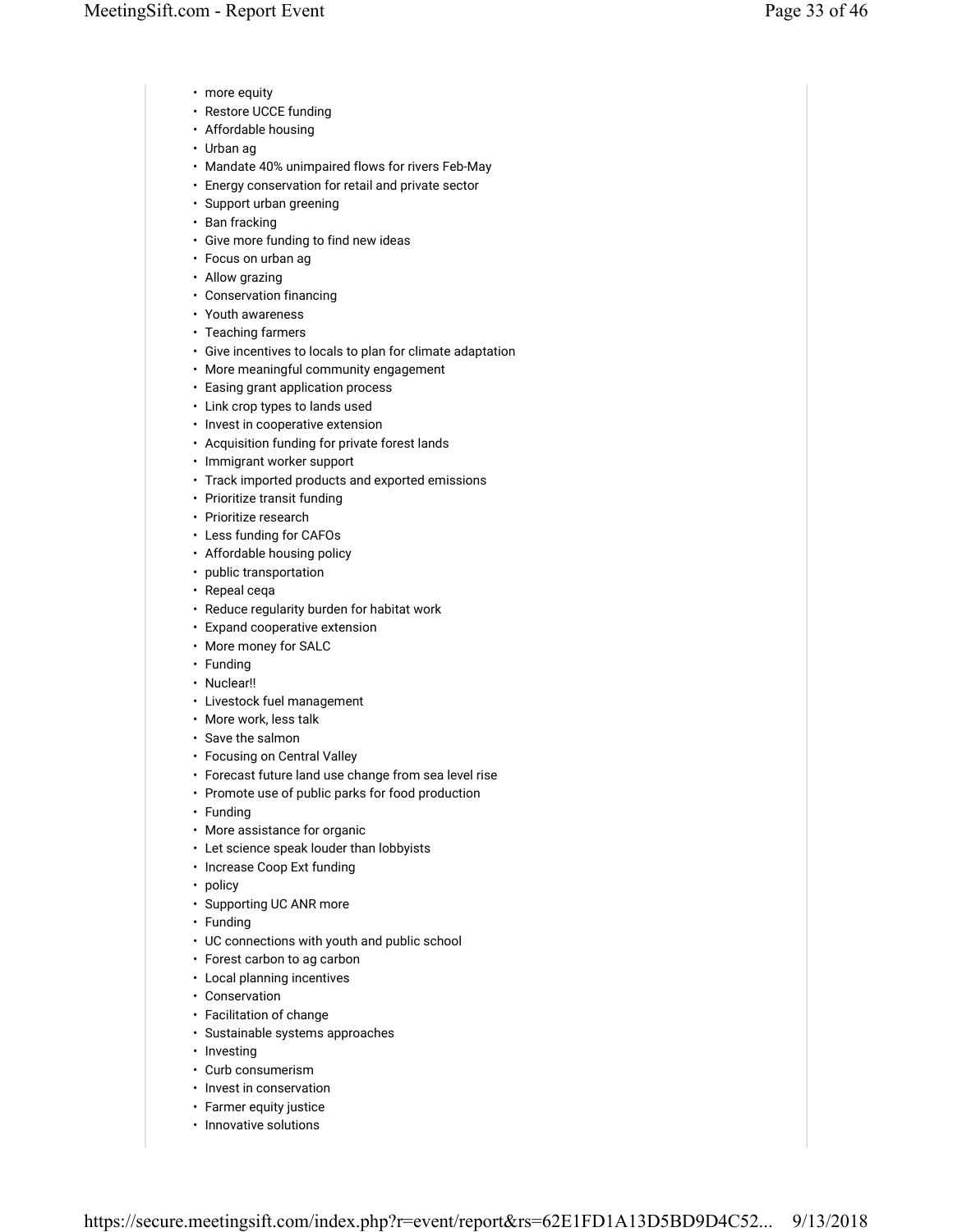- Support farmers
- Research funding
- Racial equity
- Encourage agroforestry practices
- Water management
- Interagency cooperation
- Denser housing
- Mitigation for ag
- Simplifying
- Helping low income people
- Teach other states!
- law enforcement
- Conserving national parks
- Equitable technical assistance
- Ban pesticides
- Public transport
- Social equity
- Funding
- Funding
- Planning
- Extension
- Promote and support growers
- Social equity
- Planning
- Conservation easement funding for private forest
- Selective tree harvesting
- Convict cowboys
- Micro enterprise
- Ag mitigation
- Equity
- Push more for ground up solutions
- More collaboration
- Williamson act funding restored
- Health equity
- Engaging minorities
- funding for science
- Educating low income
- Science driven water policy
- Improve local planning
- Funding
- Promoting technology
- Poor public transport
- Immigration
- Fewer regulations
- Systems entrepreneurship
- Landscape scale conservation
- Increase farmer access to capital
- renewable energy
- Implement research
- Strategic acquisition
- Connect preservation with health
- More plastics recycling in private sector
- Support sustainable timber industry
- Representation of indigenous
- Ag conservation planning
- Science driven policy
- Self sufficiency in production and consumption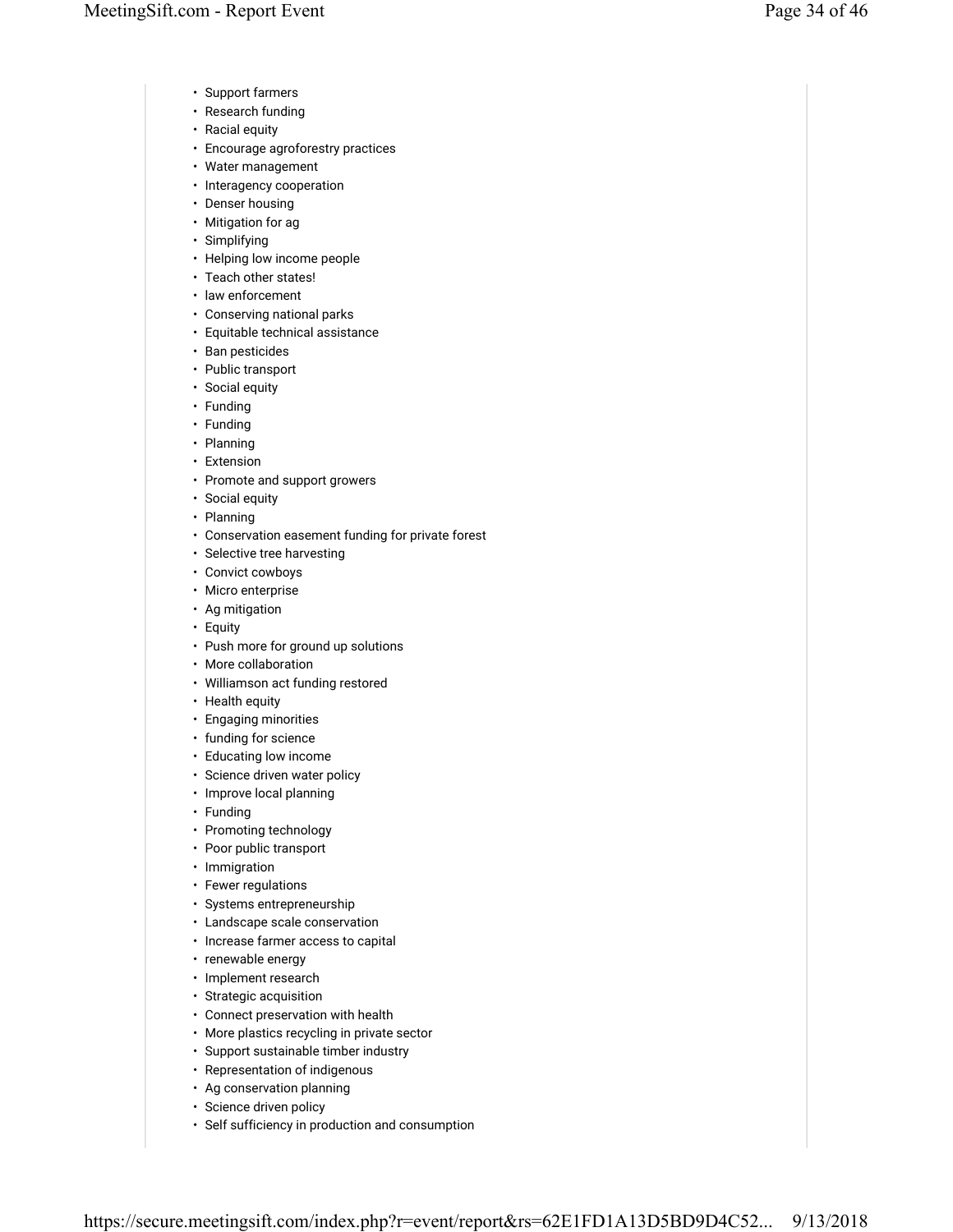- Land tenure justice
- One health at state level
- Promote high speed rail to curb airplane emmissions
- Rangeland management
- public transport
- Extention facilitation
- Stop fracking
- family planning
- Promote public transportation
- Promote forestry
- Plastic use
- Technical assistance
- Spread word to other states
- Rangeland restoration
- Greater Value Chain Engagement
- Free public transportation
- Plastic
- Plastic use
- Free jump bikes
- Making state a place top scientists want to work



## 3:30 PM Food Systems/ Disease Panel

Start: 10:29

## What threats are posed by rapid population growth in your community or where you work?

duration: 00:48:56

#### Participant Input

- Disease
- Social inequities
- Housing prices
- Housing
- Exploitation of labor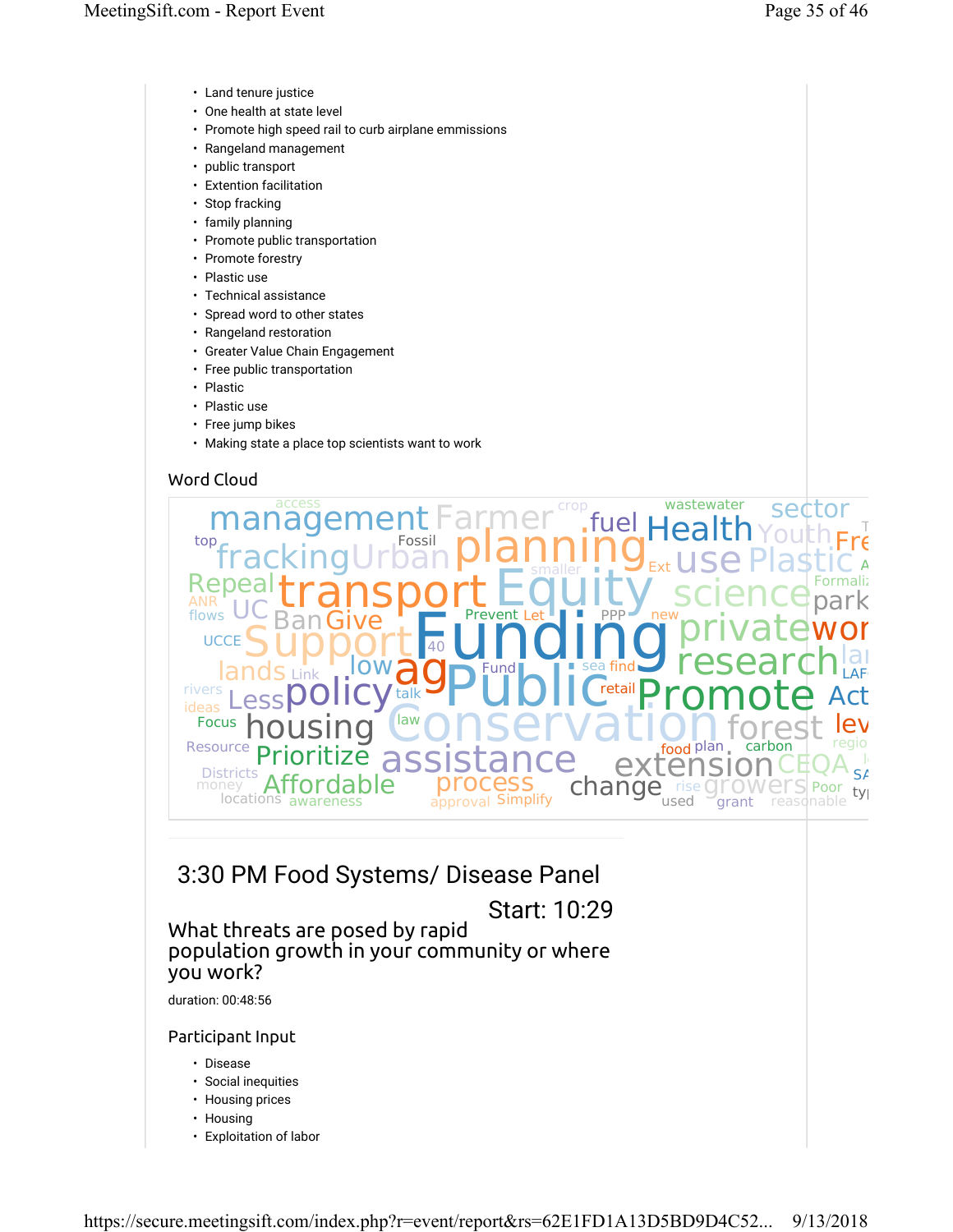- Water
- Pollution
- Joblessness
- Sex education
- Food security
- Food insecurity
- Waste
- Conflict
- Housing
- Fire
- Traffic
- Housing costs rising
- Housing
- health issues
- Disease transmission
- Food
- Crime
- Pollution
- Water
- Air pollution
- Inequitable access to resources
- Food
- Land-use
- Health
- Housing
- Housing
- Bad food
- Housing
- Traffic
- Food
- Air quality
- Overcrowded schools
- Traffic
- Access to resources
- Homeless
- housing
- Economy
- Increased resource consumption
- Housing
- Pollution
- Overconsumption
- Opportunity
- Meat
- Traffic
- Safety
- Lack of clean water
- Increased inequality
- Quality of life
- Waste
- Affordable housing
- Quality of life
- Housing
- Food insecurity
- Food
- housing
- Public restroom access
- Transportation congestion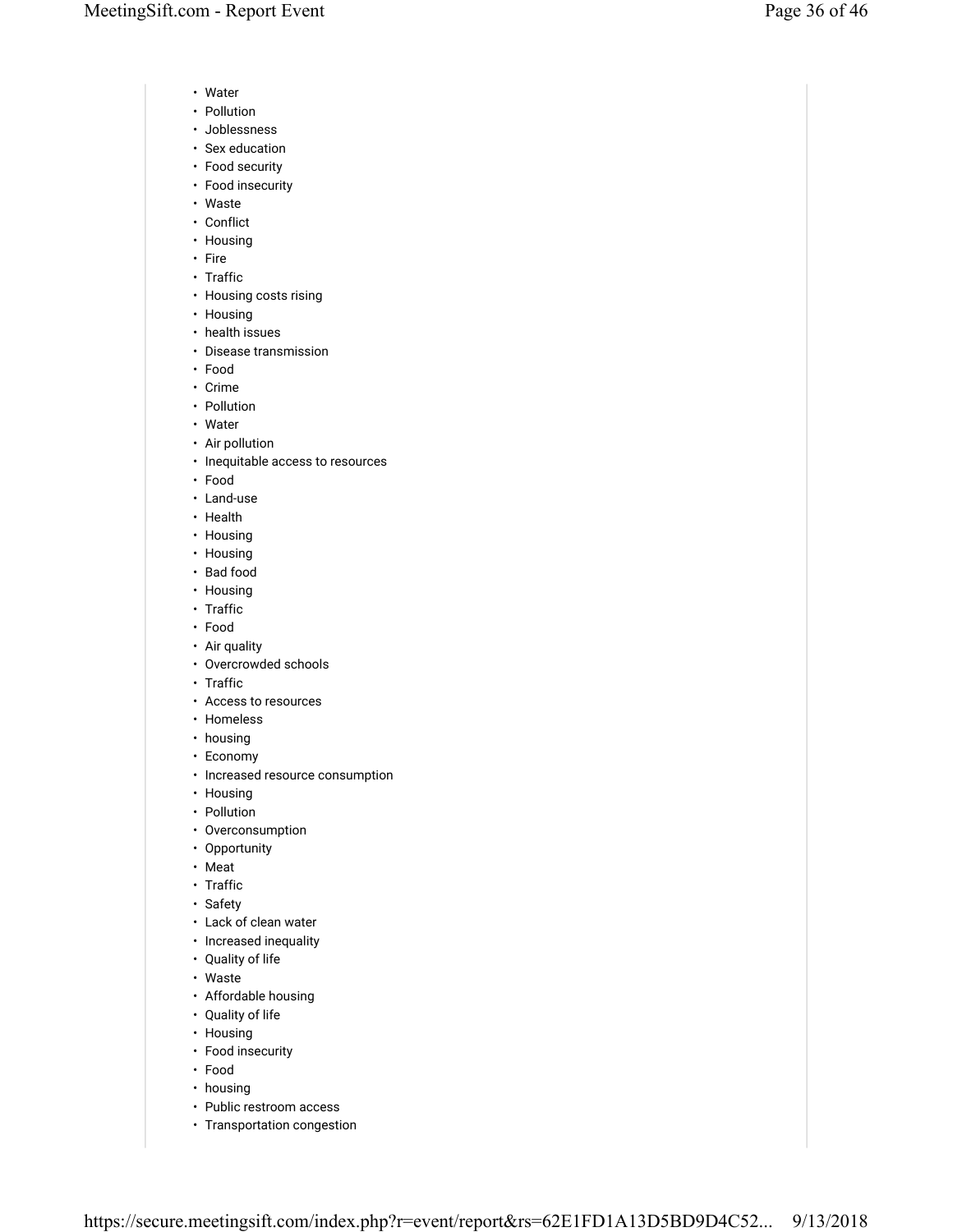- Housing
- Poor access to health
- Conflict
- Watershed impacts
- Land conversion
- Water
- Lack of housing
- Lack of adequate physical and mental health care resources
- Consumption
- Water quality degradation
- Resource use increasing
- Health care
- Disease
- Housing
- Water
- Housing
- Housing
- Sanitation
- Pollution
- Transportation
- Public transit
- environmental pollution
- Pollution
- Healthcare
- Quiet space scarce
- Waste
- Waste
- Transportation
- Crowding
- "Tragedy of the commons"
- Lack of women education
- Loss of productive land
- Housing
- Food
- Habitat loss
- Noise pollution
- Access
- Access to health care
- Pollution
- Infectious disease
- Violence
- Air population
- Water
- Evacuation safety
- Crime
- Housing
- Ghg emissions
- Crime
- Conflict
- Job availability
- Transportation
- Consumption
- Housing
- Lack of education
- Clean drinking water
- Insecurity
- Quality foods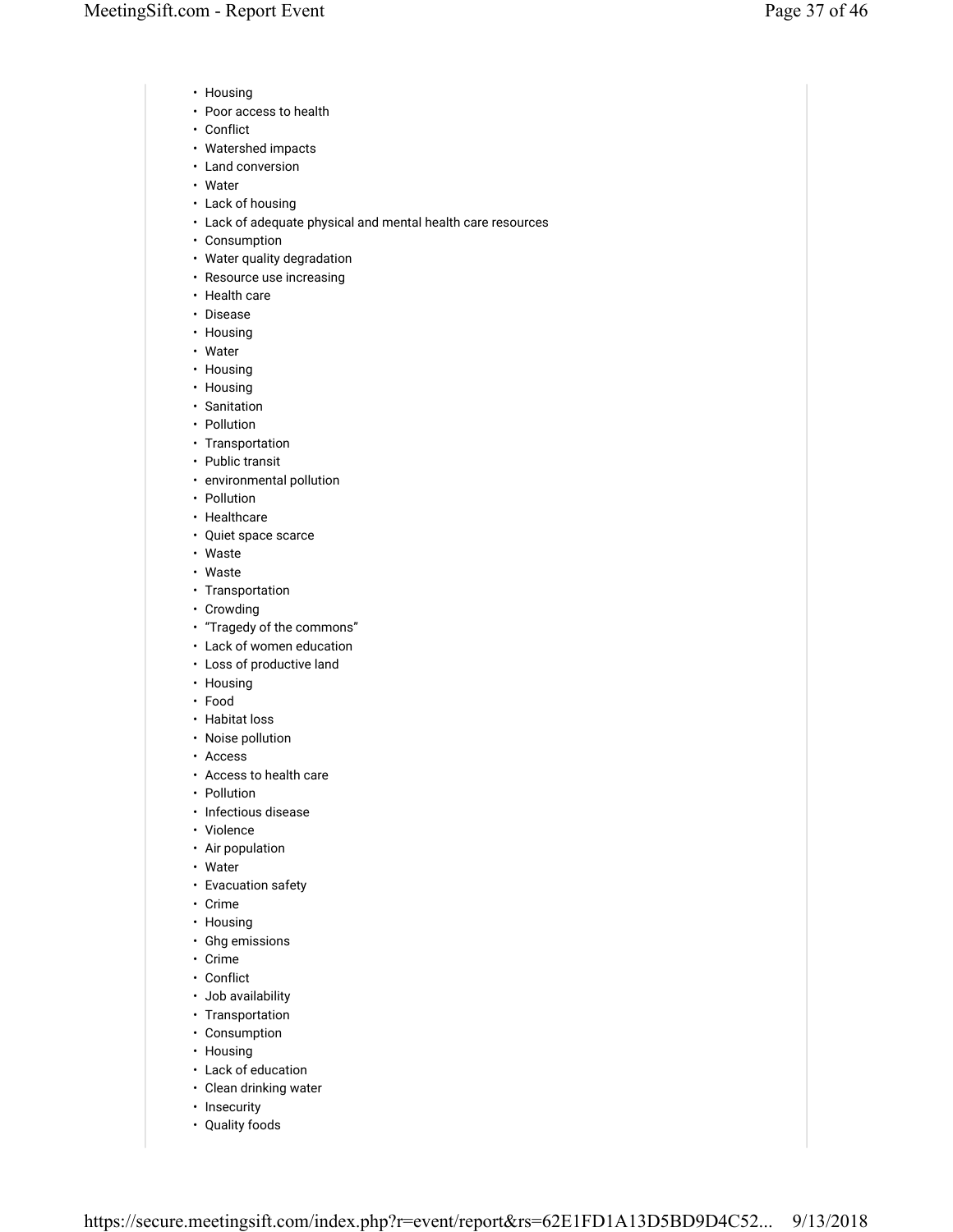- Infection
- Pollution
- biodiversity conservation
- Gentrification
- Employment
- healthcare
- Lack of job opportunities
- Crowding
- Poverty
- Equity
- Resources
- Social disconnection
- Education access
- Violence
- Domestic abuse
- Quality of food
- overconsumption
- Wildfire danger
- Conflict
- Glyphosate
- Infrastructure
- Inequity
- Land degradation
- Groundwater
- nature
- Food security
- Pollution
- Gentrification
- Sanitary sewage
- Crime
- Devaluation of labor
- Inequality
- Income inequality
- Housing
- Migration
- Education
- Non profitable agriculture
- Healthcare
- Disease transmission
- Air pollution
- stress
- Psychological issues
- War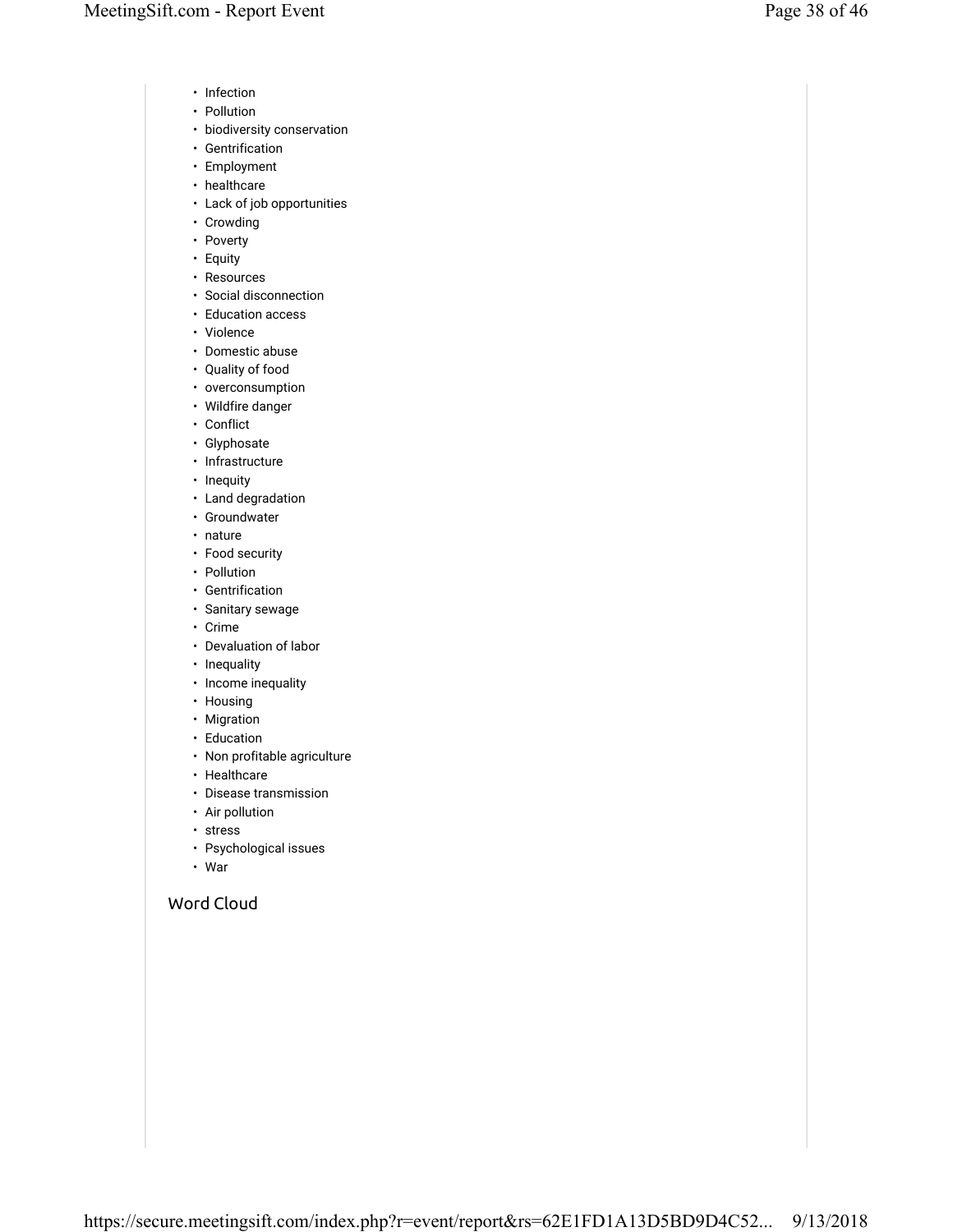

• inequality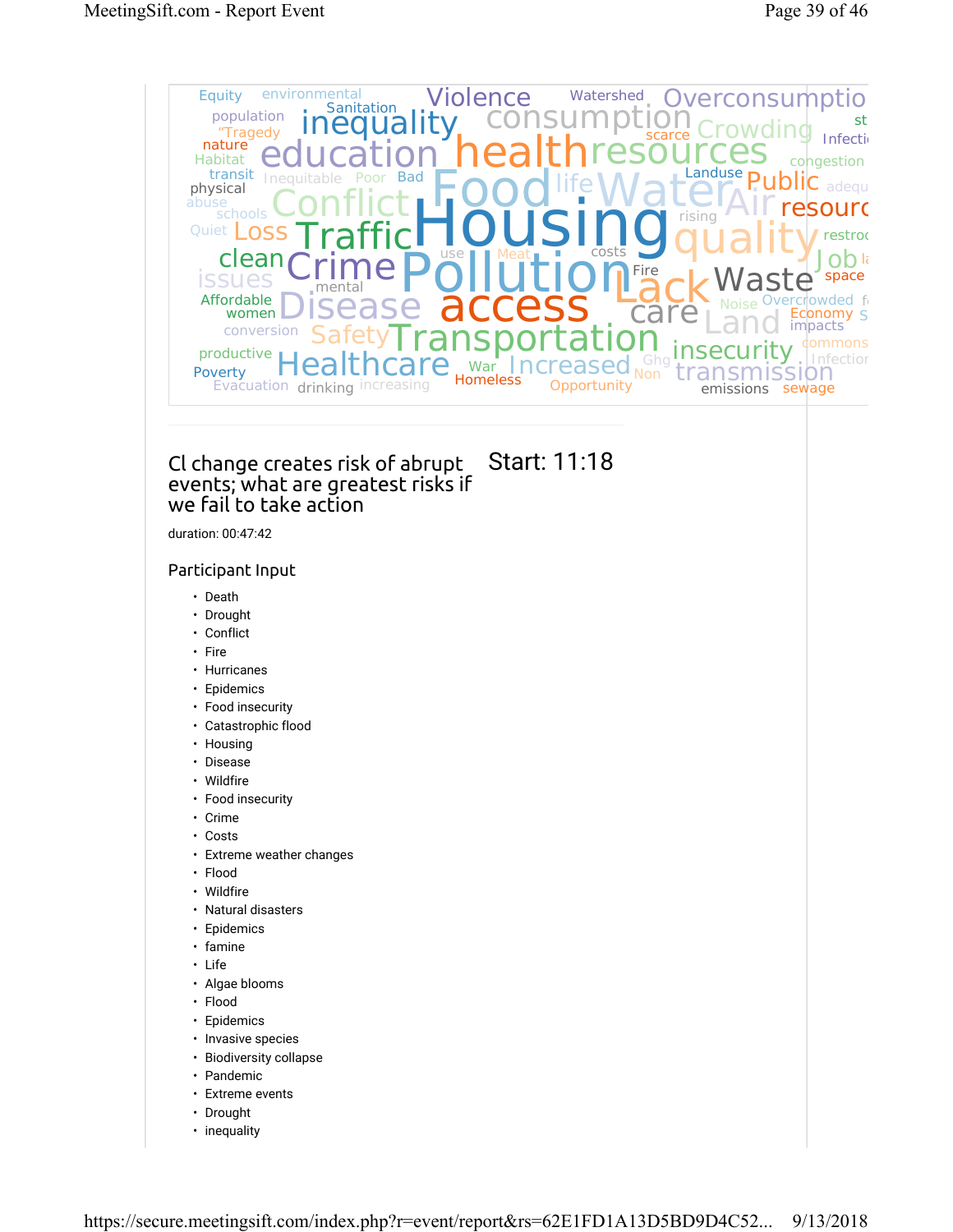- disease
- food
- Quality of life
- Contaminated water
- Food access
- Drought
- Conflict
- Epidemics
- Wildfires
- Death
- Frustration
- Tsunami
- Chaos
- loss of culture
- Flood
- Extreme
- Conflict
- Flooding
- Droughts • Civil disorder
- Epidemics
- Disease outbreak
- Costs
- Collapse
- Famine
- Extinction
- Earthquakes
- Housing losses
- Fire
- Food insecurity
- Infectious diseases
- Political instability
- Epidemics
- Migration
- Lack of services
- Conflict
- Disruption
- Desertification
- Fire making climate change worse which causes more fire
- die
- Fire
- Employment losses
- Fire
- Migration
- Loss of biodiversity
- Conflict
- Natural disasters
- Migration
- Mental health
- Drought
- flood
- Disproportionate impacts on vulnerable populations
- Methane
- High humidity
- Mass extinction
- Terrorism
- Wat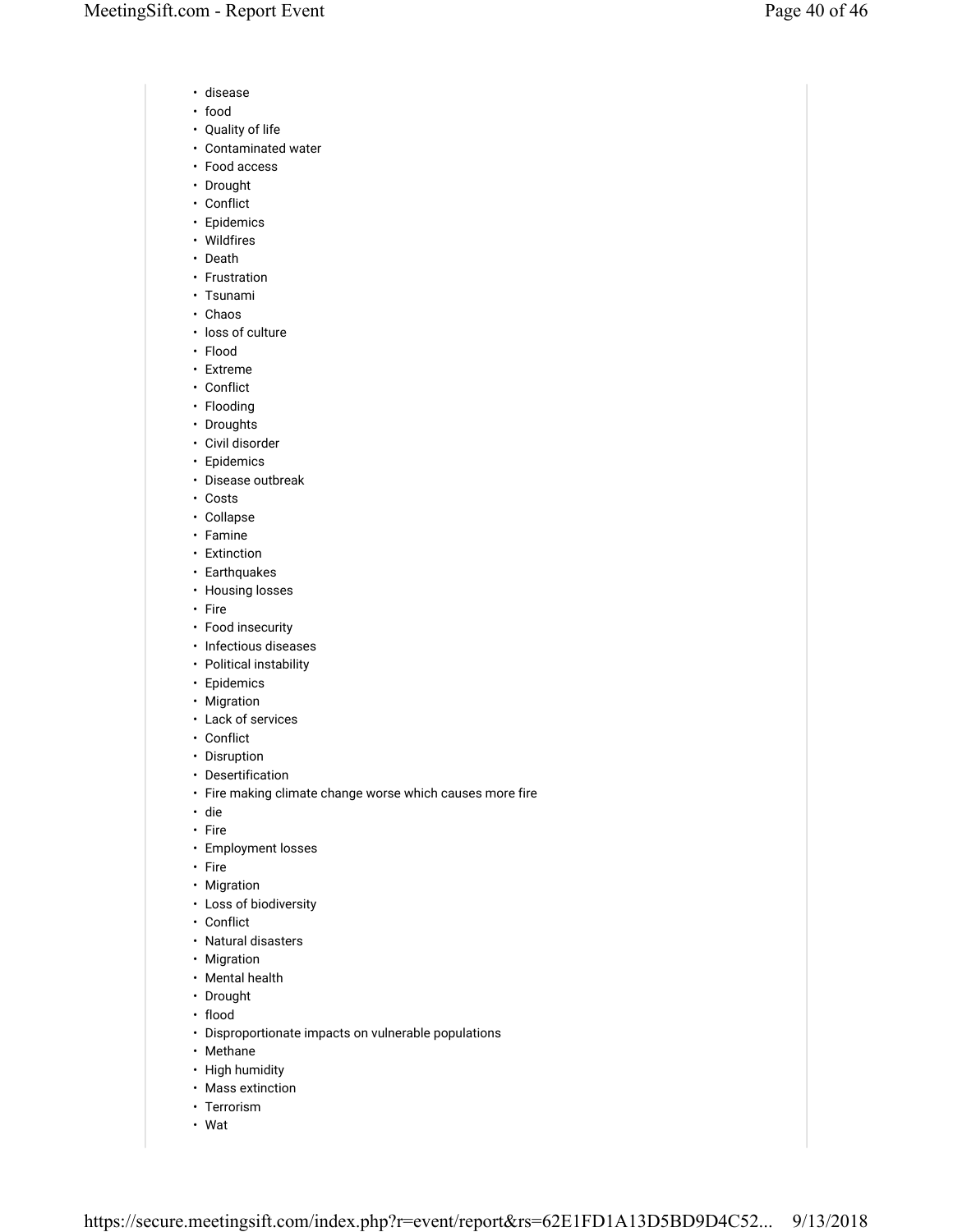- Death
- Wildfire
- Migration
- Sea level rise
- Plant disease
- Refugee
- Drought
- Lose culture
- Storms
- Drought
- Disease
- Mass Migration
- Disease
- Lack of natural resorces
- Extreme weather fluctuations
- Food insecurity
- Life itself
- Fires
- River floods
- Mortality
- Depression
- Displacement
- Famine
- Human extinction
- Water access
- Social unrest
- Water access
- War
- Climate refugees
- Viral pandemic threats
- Catastrophic change would put already vulnerable populations in grave
- hazard
- Emerging diseases
- Migration
- Disease
- War
- Disconnection
- Instability
- Weather changes
- Worsen inequities
- Safety
- Sewage
- Emerging diseases
- Family dissolution
- Refugees
- Lack of food
- Democracy
- Biodiversity collapse
- Migration
- Migration
- sea level rise
- Migration
- Irreversible devastation
- Forced migration
- Racial injustice
- Crime
- mass migration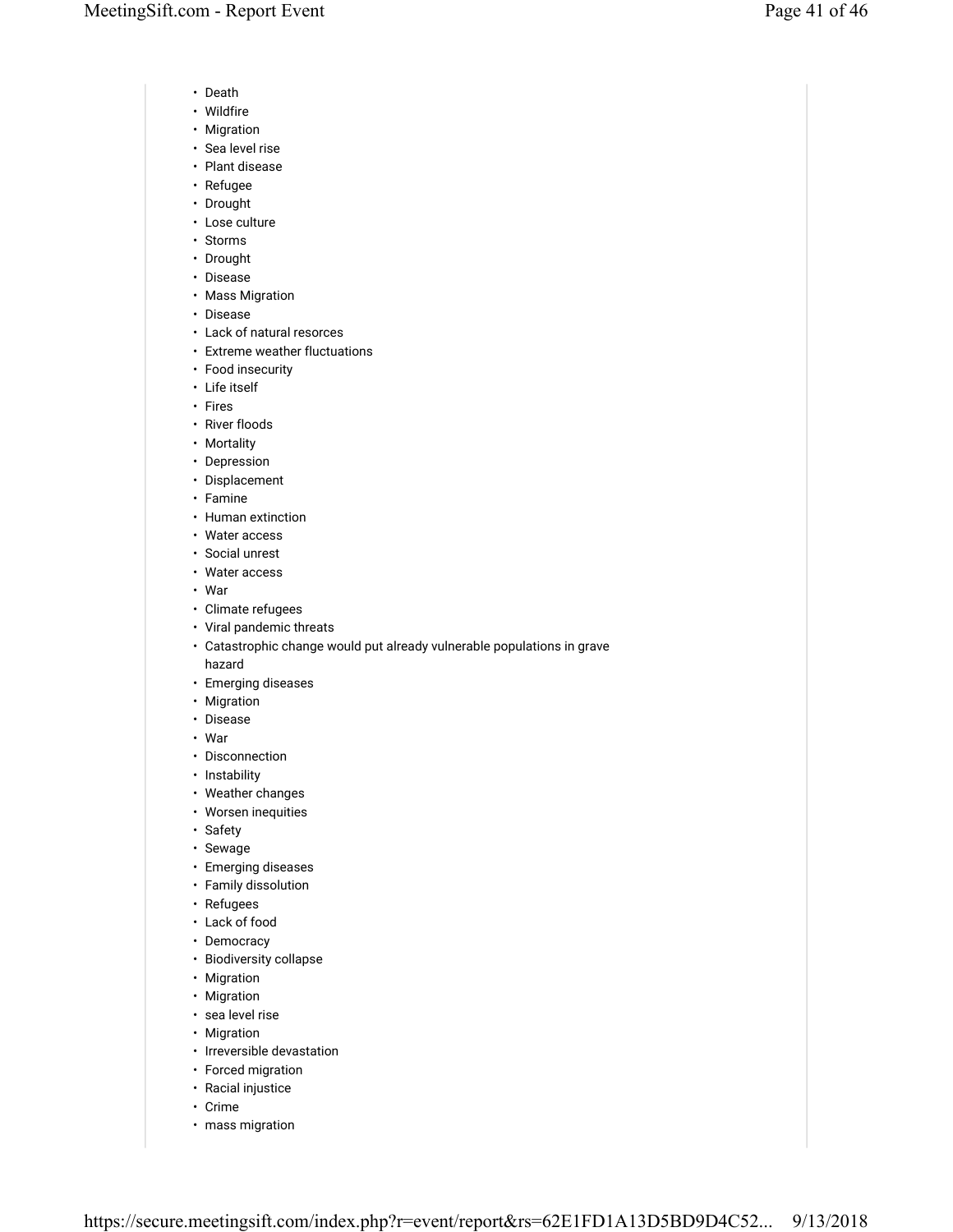- Storm events
- Political instability
- Abandonment of farming
- Natural disasters
- Extreme events
- Overwhelmed emergency services
- Access
- Racism
- Extinction
- Disease
- Isolation
- Conflict
- Water insecurity
- Extremism
- Discrimination
- Nationalism
- Water scarcity
- inadequate insurance
- Hate groups
- Conflicts
- Disrupted education
- Conflict
- Fear
- Fear
- Greater loss of access to resources
- Canfield oceans
- Inequalities
- Methane Burps
- Distrust
- Desert
- Socio-political unrest
- Fear
- Water
- Pandamic
- Food
- Equity
- Trumpism
- Suicidal thoughts increase
- Trauma
- Trumpism
- displacement
- Uncertainty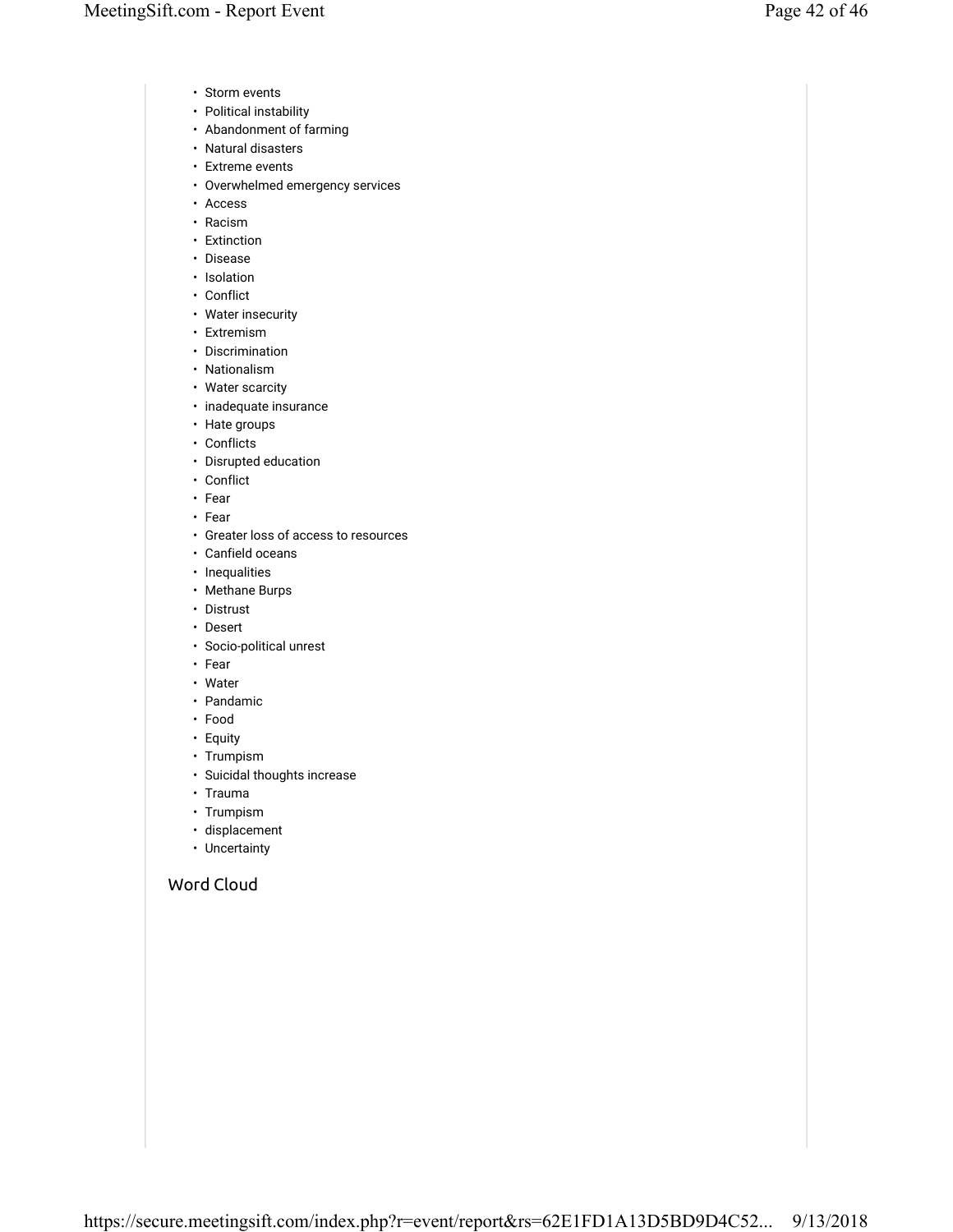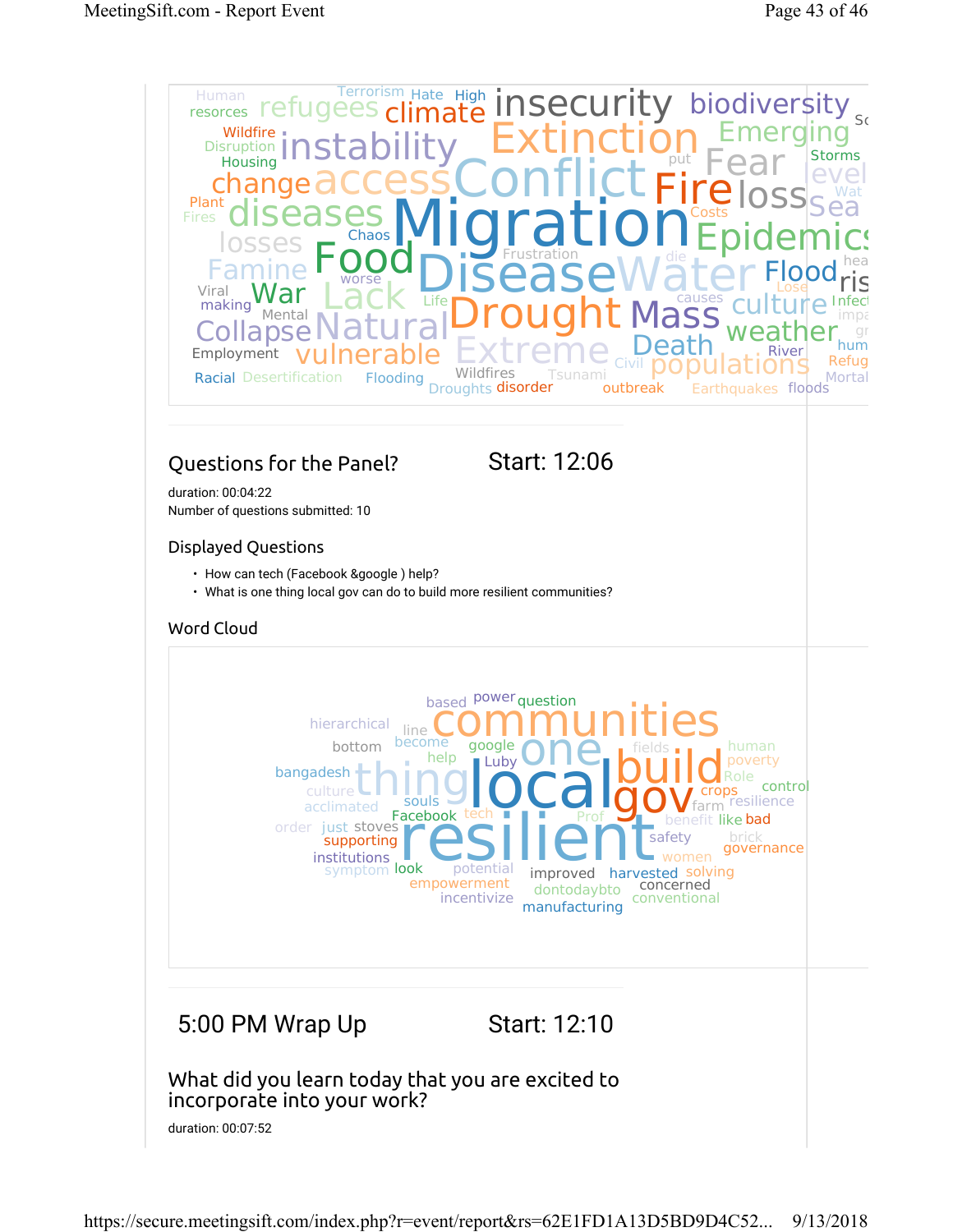#### Participant Input

- Crop Insurance helps innovation
- Focus on continuing incremental improvement
- So much. I am excited to incorporate food security and family planing on poultry production
- More about interdisciplinary aspects
- Scholars and Tech need more synergy
- Carbon sequestration via land use mitigation
- We have only one generation to address climate change
- Models to analyze impacts of land use and agricultural change
- Build more relationships w/ academic partners
- Action despite uncertainty and incomplete data
- Carbon sequestration & soil management
- Interdisciplinary domains related to climate change research
- Researchers and colleagues working across the globe
- Magnitude of opportunity
- Impact of land management
- Interdisciplinary collaboration
- Carbon storage in grasslands
- Collaboration is the key ingredient for a better future
- Importance of free market solutions
- Carbon storage in grasslands and rangelands
- Carbon storage and ag
- Collaboration
- International perspective
- Collaborattion with multiple stakeholders
- Interdisciplinary is important.
- Improved communication
- Collaboration
- Importance of access, collaboration, and education
- Integration of land conservation/food security and public health benefits
- NWL HAs arrived
- No regret strategies
- Fractal-multifractal method for generating future temperature datasets
- Power of partnerships across sectors
- collaboration is key and we are in this together!
- Connecting with local groups and agencies
- Landuse managament and planning as mitigation AND adaptation
- Carbon farming
- Greater intentionality in exploring the nexus between various disciplines
- Policy and priority integration across groups and different levels of
- government
- No action is an action • We have one generation
- Systemic approach
- US is one of the worst food wasters in developed world
- Broad interest
- And and and and
- Crop insurance and soil health
- Use of sift.ly
- The power of collaboration and interdisciplinary actions
- Collaboration
- Potential for schools as change agents
- Partnership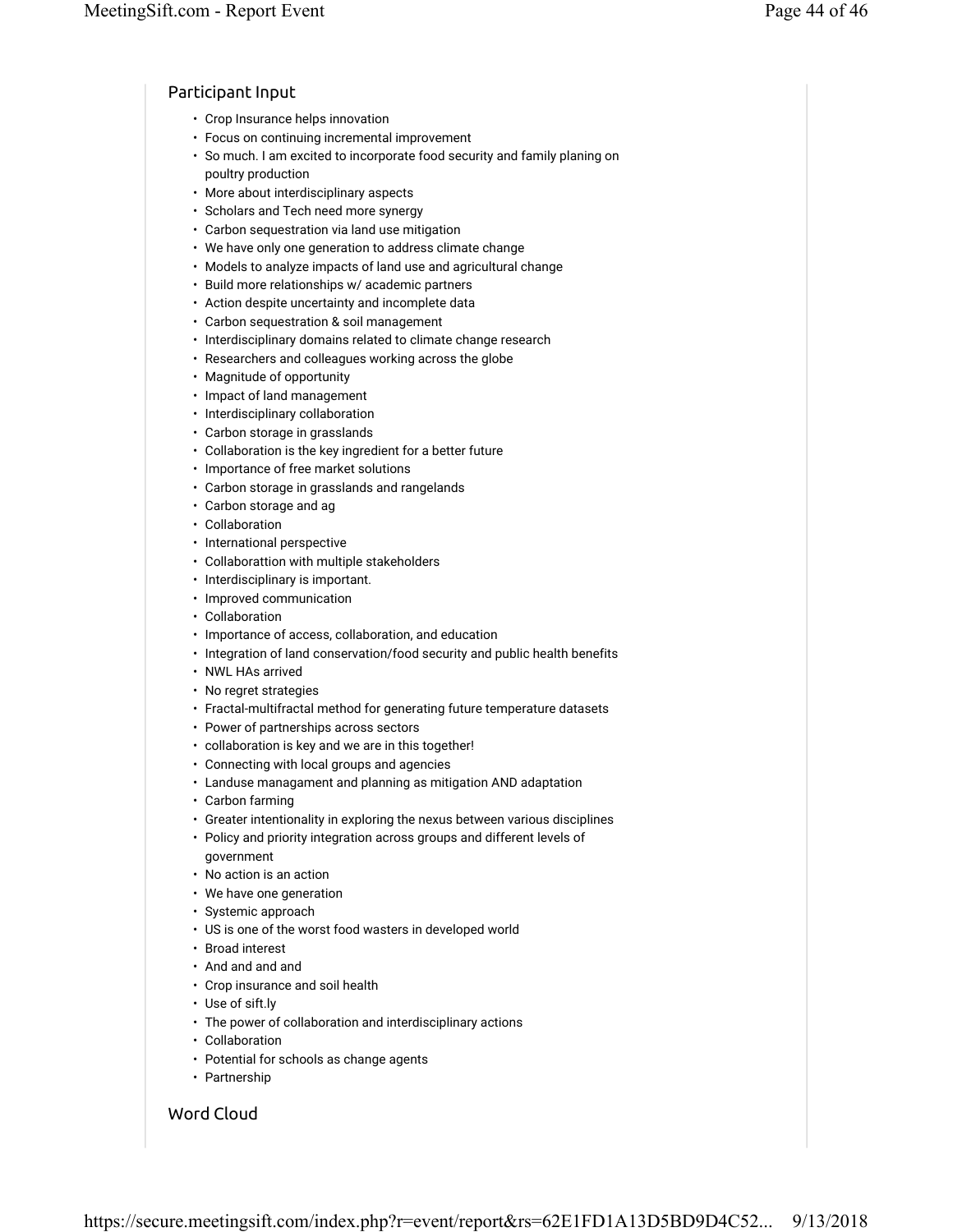

https://secure.meetingsift.com/index.php?r=event/report&rs=62E1FD1A13D5BD9D4C52... 9/13/2018